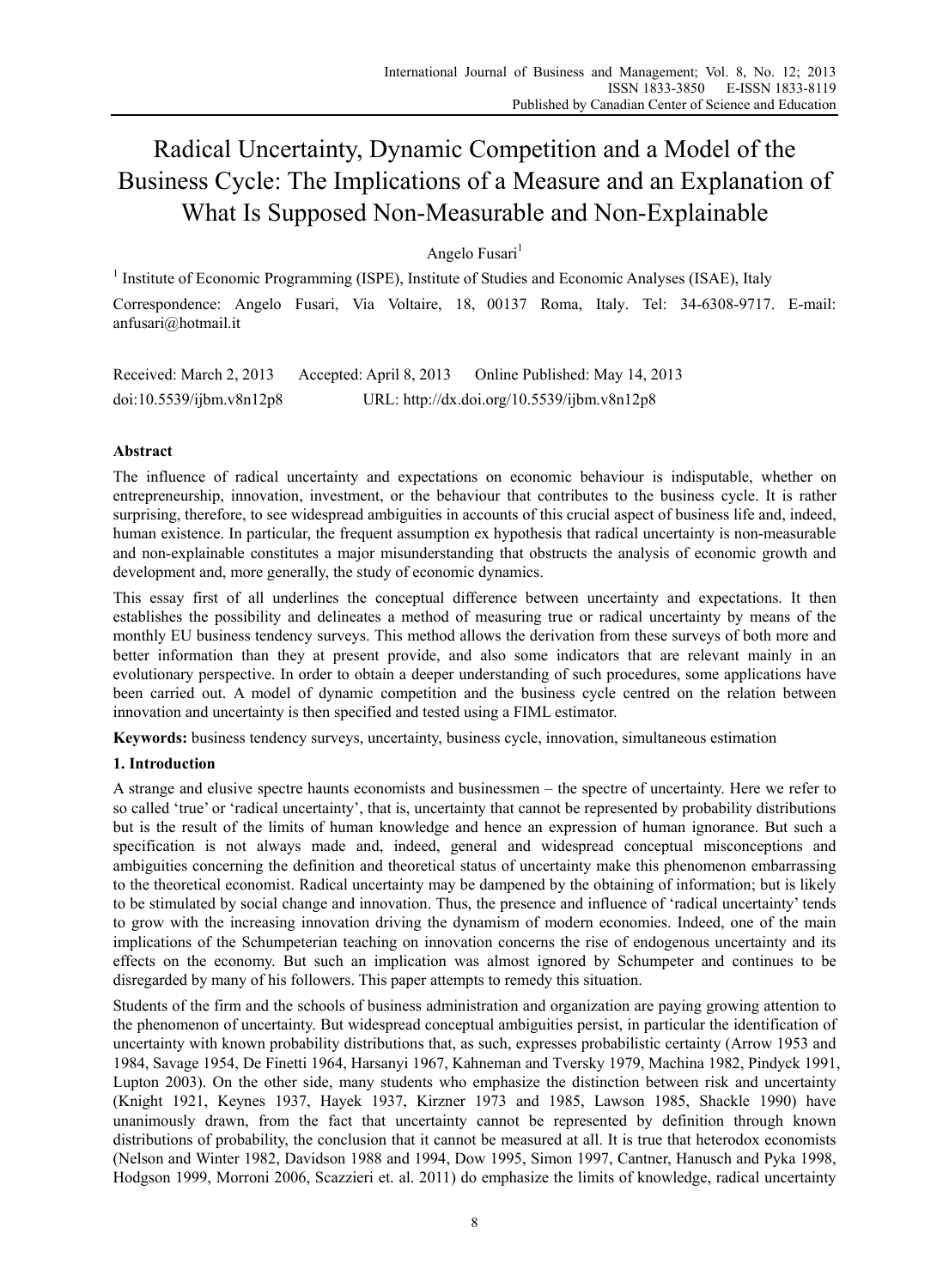and the associated notion of bounded rationality; but, for the most part, they persist in considering uncertainty as a sort of vague atmosphere permeating reality, which it is impossible to overlook, but also impossible to measure and hence obliging to plausible reasoning.

The resulting absence of data on and quantitative indicators of radical uncertainty represent a serious and embarrassing lacuna that entails, among other things, that students who place importance on quantitative analysis are obliged to use specifications with probability distributions as a means of quantitatively expressing uncertainty. This paper will attempt to remedy this situation.

The plan of this essay is as follows. Section 2 points out the difference between expectation and uncertainty. Section 3 explores the volatility of opinion, highlights the inability of the Business Tendency Surveys (BTS) data as usually computed to represent the intensity of the relationship between registered changes of opinions and actual results, and delineates some ways of calculating the degree of radical uncertainty from these surveys and some other indicator useful for the interpretation of surveys data. Section 4 presents some applications concerning the relationship between uncertainty and the size of the firm. In addition, this section discusses the relationship between uncertainty and the 'business confidence indicator' and carries out some econometric estimates on this matter; moreover, the section presents some other applications and corrections concerning BTS data, mainly based on the degree of permanence of the registered opinions. Section 5 extends the question of uncertainty to a wider theoretical perspective centred on the notion of dynamic competition; it presents a model with innovation and uncertainty and its extension to the business cycle and brings to the topic an econometric test that uses a FIML estimator (Note 1).

#### **2. Clarification of Notions: Uncertainty versus Expectations**

Radical uncertainty refers to uncertain events that lack an objective or subjective probability distribution. It may seem at first sight that the notion of subjective probability, that is, the degree of personal confidence that an event may happen, and the connected notion of expectation, express a measure of uncertainty. But this is mistaken. It is therefore important to underline that *expectation does not represent implied uncertainty*, *but just an opinion.* While personal degree of confidence and expectation are subjective entities expressing anticipation and hope, our research is concerned with ascertaining an objective measure of uncertainty, where uncertainty results from the limits of knowledge and is thus an expression of the degree of 'ignorance'; such a measure is not given by people's expectations but rather by the instability and/or delusory nature of their expectations (Note 2).

Expectation, then, is, in a certain sense, a pretension of knowledge, while uncertainty is an expression of cognitive impotence. Again, uncertainty expresses a disability caused by the limited reach of knowledge, while, and by contrast, expectation is the expression of an attempt to penetrate the fog of cognitive vagueness, that is, a reaction against uncertainty. Because they are different phenomena, the effects of uncertainty on economic variables differ from those due to expectations. The distinction between expectations and uncertainty is illustrated by our identification of changes in or the volatility of firms' opinions as an indicator of uncertainty. In fact, this indicator merely expresses the fragility of expectations.

Another point deserves attention. It is possible to estimate the value of some proxies that provide a measure of expectations. But the *accuracy* of the estimation of such expectations is questionable. Economists claim to have formulated analytical expressions of static expectations, adaptive expectations, and rational expectations. These expressions offer some arbitrary and often overly simplified formalisations; substantially, they share the assumption of perfect knowledge. But each entrepreneur has his own proper expectations, the degree of accuracy of which will only appear ex post. It does not make sense to suppose some general rule of formation of expectations, especially not in the case of entrepreneurship which is, in its very nature, action in the face of radical uncertainty (Note 3).

But the key point is that, while both uncertainty and expectations are measurable, uncertainty is a different thing altogether from expectation. The importance of an objective measure of uncertainty is indisputable. For instance, 'decision theory' can be substantially improved if a measure of true (or radical) uncertainty is conjoined to a subjective distribution of probability. Such a measure is also indispensable for the analysis of dynamic competition and the connected business cycle, as we shall see in Section 5. Nevertheless, it appears an exaggerated pretension to offer a general solution to the problem of measuring uncertainty. To grasp the spirit of this elusive variable more than one quantitative indicator must be defined, as we shall see in the next section; and some indicator resulting from a weighted average of various indicators should be put forth.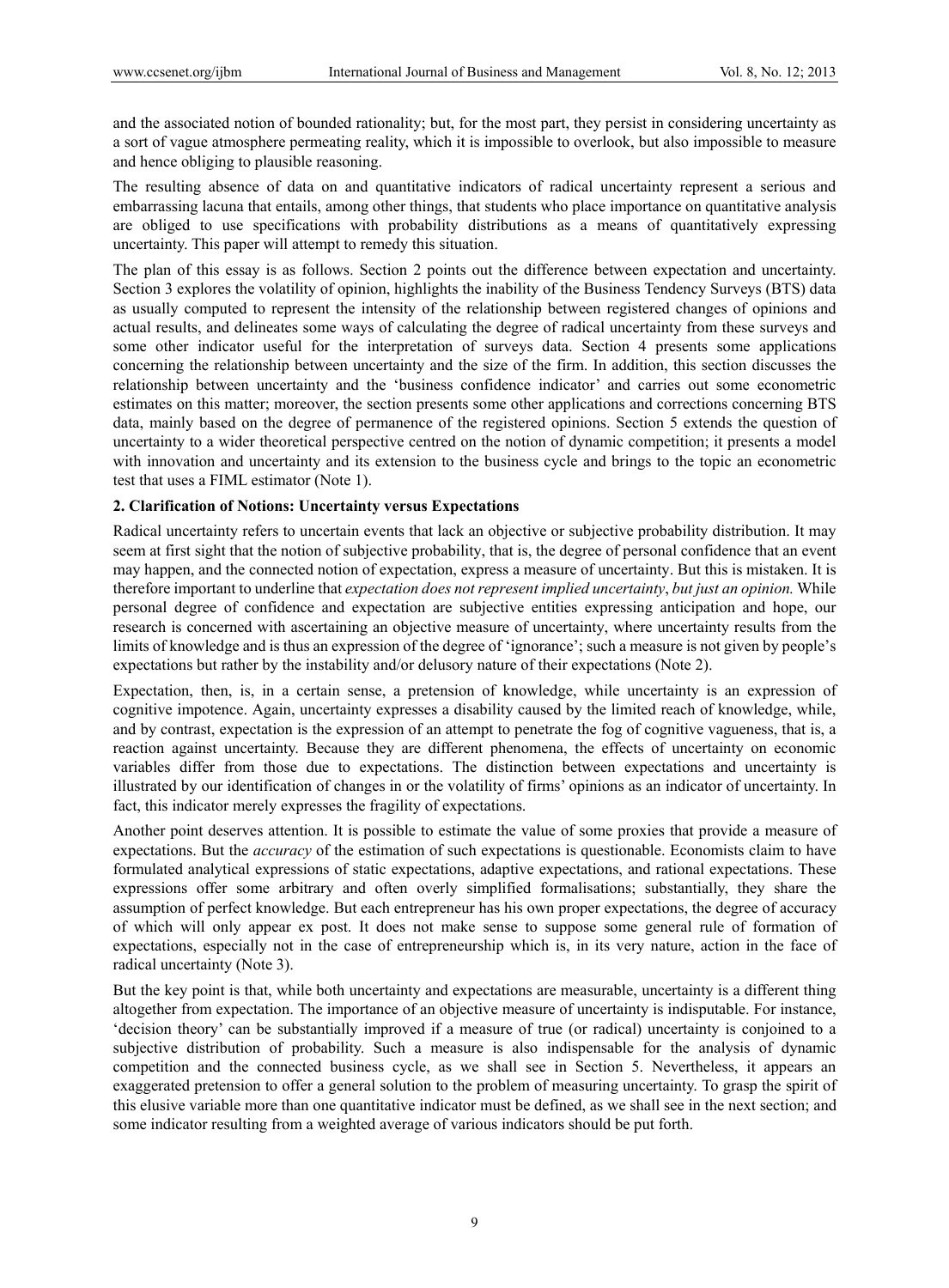## **3. An Analytical Framework for the Study of Survey Answers and the Measurement of Radical Uncertainty**

#### *3.1 Theoretical Tool*

A main purpose of the business tendency surveys is the desire to investigate how opinions, expectations and, in sum, the considered phenomena vary over time. Indeed, these surveys are repeated regularly precisely because understanding of such variation is the goal; in the absence of change, a single survey would suffice to photograph the situation once and for ever. It is therefore of paramount importance to derive, from the various answers of the interviewed subjects, the largest amount and the best quality of information possible regarding changes in opinions, expectations and other relevant behaviours. But this exigency does not seem properly fulfilled by the current uses of the data provided by the European Union surveys. One (of several) consequences of this failure is that an important possibility of measuring true or radical uncertainty is obscured from view. What we shall see, in fact, is that the volatility of opinions and the difference between expectations and results as expressed by the Business Tendency Surveys and usually disregarded can be interpreted as a measure of radical uncertainty and, once noted, may facilitate the investigation of the important effects of uncertainty on entrepreneurial and economic behaviour, specifically with regard to the business cycle. Such a measure would very likely prove itself to be one of the most profitable uses of the surveys, which are harmonized in all EU countries and thereby provide precious homogeneous data series.

A useful starting point of the analysis is a matrix assembling the survey results of two periods. The rows and columns of the matrix refer to the first and second periods respectively and express the modalities of answer (Up, Same, Down, indicated respectively by the subscripts 1, 2, 3). The matrix is as follows:

| Total |              | (UP)     | $Y_2$ (SAME) | $Y_3$ (DOWN) |
|-------|--------------|----------|--------------|--------------|
|       | $X_1$ (UP)   | $R_{11}$ | $R_{12}$     | $R_{13}$     |
|       | $X_2$ (SAME) | $R_{21}$ | $R_{22}$     | $R_{23}$     |
|       | X3 (DOWN)    | $R_{31}$ | $R_{32}$     | $R_{33}$     |

Table 1. Survey answers of two periods

X expresses the per cent of each modality of answer (on total answers) in the first period and Y the same percent in the second period.  $R_{ij}$  with i=j, that is, the terms on the main diagonal, indicate, for each modality, the percentage of answers that do not change from one period to another. The remaining  $R_{ii}$  (i.e. with  $i \neq j$ ) express the percentage of answers changing from modality i in the first period to modality j in the second period.

The current publications on the survey data show only the total by row  $(X)$  and column  $(Y)$  and the balance (Up minus Down), while the intermediate terms of the matrix (the transition from modality i to j) are absent. But the intermediate terms are indispensable for representing the changes in answers; in fact, the total of each modality hides changes over time by compensation.

#### *3.2 Indicators of Radical Uncertainty*

The matrix data allow the computation of some useful indicators, such as the volatility of opinions (or of results), that is, the sum of the terms of the matrix outside the main diagonal; in fact, that sum can be interpreted as an important *indicator of radical or true uncertainty*. The indicator can be formalised as follows:

$$
OV = \Sigma_{t0}^{t1} R_{ij} \qquad \text{with } i \neq j
$$

OV stands for opinions' (or results') volatility (Note 4).

The reference to opinions and expectations stresses the need to measure their volatility. But also the volatility of the answers concerning results, not considered by the applications in this paper, may be important under other respects. To this measure of uncertainty based on the volatility of opinions it might be objected that, by the time a new state of the world arises, thus making the change of opinion no longer a signal of uncertainty. This objection is based on a clear misunderstanding. In formulating expectations, one uses the information that one has on the state of the world; when information and/or opinions change, due to changes in the state of the world or for other reasons, new expectations will be formulated, but without the achievement of certainty – such a goal being but a chimera. It is quite natural to refer uncertainty of opinions to the volatility of opinions, i.e. their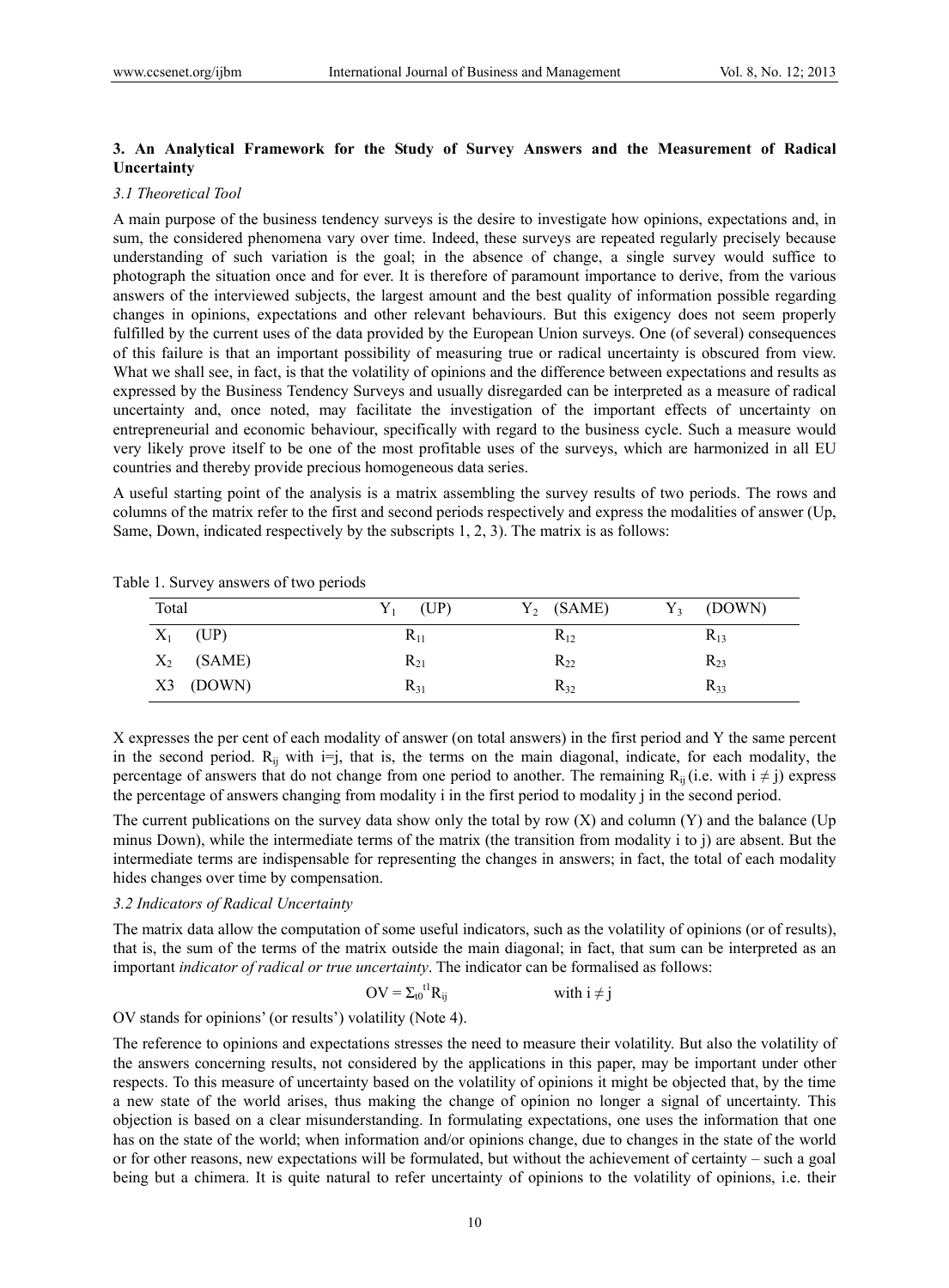variability, whatever their accuracy (and whatever the causes of their variability), that is, independently of the fact that, for example, the opinions and expectations of survey period 1 turn out to be more accurate than those of period 2. As a simple matter of fact, respondents can be very uncertain about expectations that turn out to be accurate.

We do not deny that a proxy of uncertainty based on the volatility of opinions has its limitations, as does any kind of empirical analysis. In fact, the phenomena considered by the surveys do not cover all the causes of uncertainty. To partly remedy this, a second indicator has been provided through a direct question. Specifically, starting from April 2004, and on my request, an additional question was included in the ISAE (Note 5) quarterly business surveys: "In the last months, what proportion of your expectations on some main variables (demand and delivery orders, profit, variable costs) was confirmed?"

There exist some differences as well as analogies between the first (indirect) and the second (direct) indicators of uncertainty. While the first indicator expresses the volatility of expectations, the second expresses the effective violation of expectations. An evident linkage between the two indicators is that the non-confirmation of expectations, expressed by the second indicator, may cause changes in expectations and hence in the first indicator.

We can identify a third indicator of uncertainty in the standard deviation of profit rates across firms. In an economy of perfect knowledge and in the absence of institutional monopolies, such deviations would be null. It is the existence of limits to knowledge (true uncertainty) that allows differentials in capabilities and the associated profits to rise. This seems to imply that the variance of profit rates across firms provides an expression of the limits of knowledge, that is, of uncertainty. As we shall see, this indicator is suitable to the representation of dynamic competition processes and business cycles (Note 6).

Our transition matrix of survey answers allows the derivation of some other useful indicators. It is worthwhile dedicating some attention to what can be called a 'permanence indicator'. Clearly, the answers resulting from very fragile opinions (that is, opinions much subject to change) are less meaningful than those resulting from less volatile opinions. This is not a question of mere reliability. The permanence of respondents' opinions (or their volatility) may be right or wrong; the point, however, is that if a respondent is, for instance, wrongly convinced of something, he operates accordingly; conviction (in doing something) represents, therefore, a relevant item of information for understanding his behaviour. This underlines the importance of an indicator of the degree of permanence of answers; which can be expressed as follows:

$$
PermUp = R_{II}^{(t0:t1)}/Up^{(t1)}
$$

This gives the proportion of the answers saying Up that do not change from period  $t_0$  to  $t_1$ , on the percent of Up relative to period  $t_1$ . Of course, the permanence indicator for Same and Down must substitute in the expression 1, respectively,  $R_{22}$  and  $R_{33}$  to  $R_{11}$ , and Same or Down to Up. These indicators can be used to weight the current percent of Up, Same and Down, in order to obtain some new values for each modality that take into account the degree of insistence on answers; such insistence expressing any one particular marked direction of firms' expectations and opinions.

A stronger way to compute the persistence indicator is the following:

*PermUp* = 
$$
(R_{II}^{(0:tl)} + 2 R''_{II}^{(tl:tl)}/3Up^{(tl)}
$$

where  $R_{11}^{\prime\prime}$  represents the portion of the  $R_{11}$  that does not change also in the period  $t_1:t_2$  or, in other words, the percentage of respondents that give the same answer in three consecutive surveys (we attribute a double weight to R"). The expression of the permanence indicator for Same and Down is identical, with the due changes in R and the denominator (Note 7).

Also an average of two consecutive periods may be considered; that is:

 $PermUp = (R_{II}^{(t0 : t1)} + R_{II}^{(t1 : t2)})/2Up^{(t1)}$ 

A different weight may be attributed to the R of the two periods.

#### **4. Evidence from the Business Surveys**

#### *4.1 Uncertainty and the Size of the Firm*

1). The results that follow refer to the volatility indicator OV and have been derived from the answers to the EU-ISAE monthly surveys of business tendency and conditions for a sample of firms that are representative of all industrial sectors and Italian geographical areas. The answers refer to expectations over the next three or four months, discounted by all seasonal factors and concern: delivery orders, production, prices, cost of financing and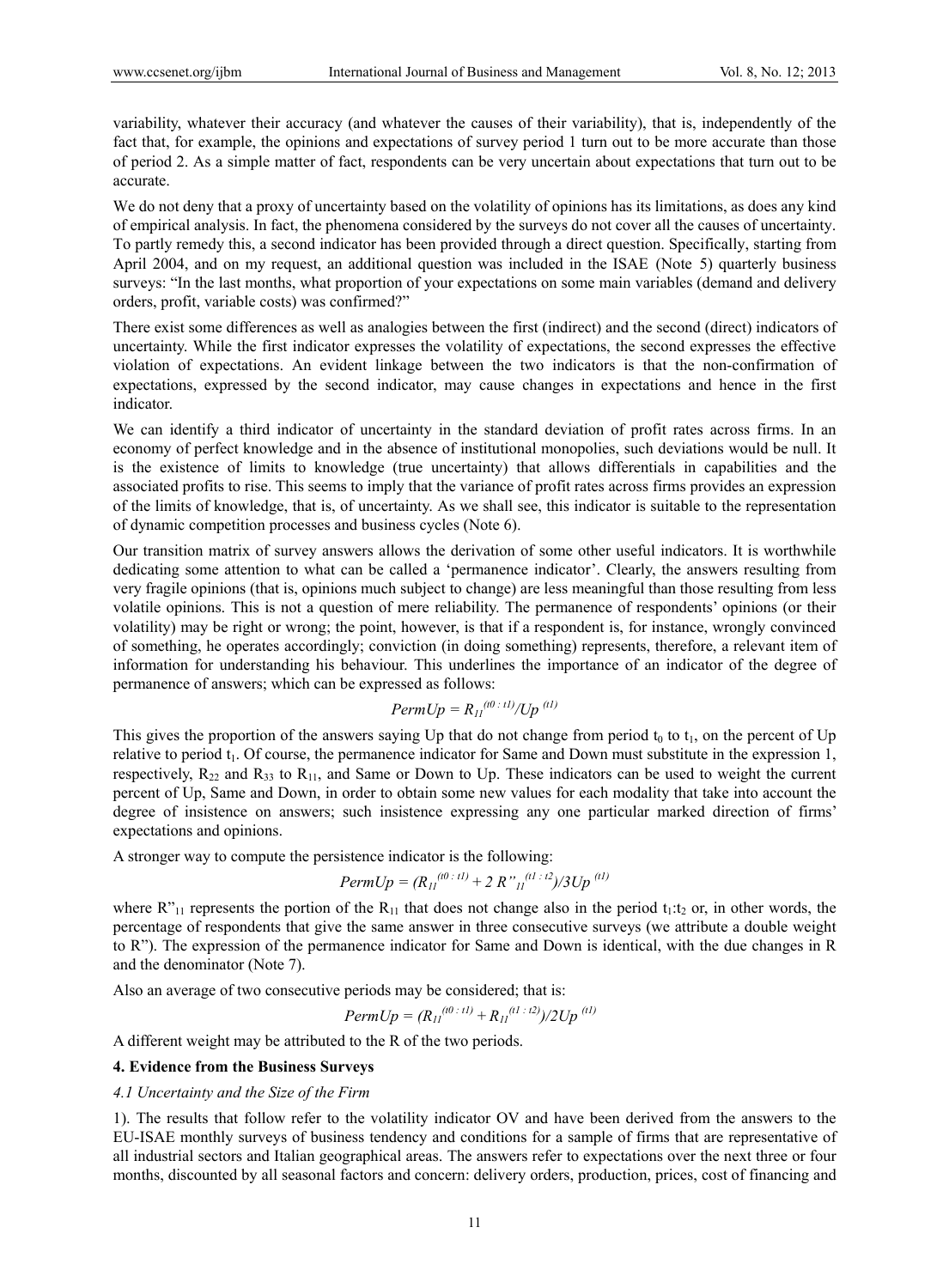liquidity assets. These variables are defined by three modalities: modality 1, expressing "increase" (in the rate of change of the variables), modality 2, indicating "no change", modality 3, expressing "decrease".

The EU-ISAE business tendency surveys report the number of persons employed by each firm, so the indicator of uncertainty derived from them can be distinguished according to the size of the firm. This provides for some important information. For instance, if the firm's behaviors and organization is influenced by uncertainty, then we can ask whether this uncertainty varies according to size. We have grouped firms by size into six classes. The first class (up to 15 employees) intends to show the influence of uncertainty on dimensional growth beyond the threshold that marked the effectiveness of the Italian Working People Statute. We consider here un-weighted answers since the attribution of the same weight to each opinion gives a better expression of the state of opinions than answers weighted according to the size of the firm. The average (of each column) for the whole period is shown, providing a clear idea of the standard deviation (from the average) over the period considered.

The monthly data have been aggregated by year and computed starting from 1986. But the tables below start from 1998, when some modifications in the survey generate a discontinuity, and terminate in 2005 for the same reason.

| Years   | Size of firm |       |         |         |         |               |  |
|---------|--------------|-------|---------|---------|---------|---------------|--|
|         | $1 - 15$     | 16-99 | 100-249 | 250-324 | 325-499 | 500 and above |  |
| 1998    | 0.385        | 0.345 | 0.325   | 0.342   | 0.334   | 0.292         |  |
| 1999    | 0.389        | 0.35  | 0.335   | 0.339   | 0.34    | 0.306         |  |
| 2000    | 0.395        | 0.358 | 0.333   | 0.296   | 0.316   | 0.274         |  |
| 2001    | 0.405        | 0.379 | 0.366   | 0.406   | 0.323   | 0.322         |  |
| 2002    | 0.373        | 0.35  | 0.343   | 0.38    | 0.33    | 0.274         |  |
| 2003    | 0.402        | 0.378 | 0.347   | 0.345   | 0.341   | 0.304         |  |
| 2004    | 0.4          | 0.378 | 0.35    | 0.345   | 0.365   | 0.292         |  |
| 2005    | 0.386        | 0.356 | 0.361   | 0.350   | 0.325   | 0.277         |  |
| Average | 0.391        | 0.362 | 0.345   | 0.350   | 0.334   | 0.293         |  |

Table 2. Uncertainty on production (Relative change of answers based on previous month)

Table 3. Uncertainty on delivery orders and demand (Relative change of answers based on previous month)

| Years   |          |       |         | Size of firm |         |               |
|---------|----------|-------|---------|--------------|---------|---------------|
|         | $1 - 15$ | 16-99 | 100-249 | 250-324      | 325-499 | 500 and above |
| 1998    | 0.395    | 0.355 | 0.329   | 0.331        | 0.325   | 0.279         |
| 1999    | 0.399    | 0.357 | 0.335   | 0.339        | 0.333   | 0.289         |
| 2000    | 0.398    | 0.362 | 0.334   | 0.329        | 0.318   | 0.288         |
| 2001    | 0.412    | 0.388 | 0.374   | 0.405        | 0.353   | 0.332         |
| 2002    | 0.385    | 0.359 | 0.357   | 0.39         | 0.34    | 0.296         |
| 2003    | 0.413    | 0.391 | 0.360   | 0.369        | 0.357   | 0.311         |
| 2004    | 0.408    | 0.386 | 0.355   | 0.337        | 0.376   | 0.276         |
| 2005    | 0.4      | 0.367 | 0.353   | 0.378        | 0.351   | 0.265         |
| Average | 0.401    | 0.370 | 0.349   | 0.359        | 0.344   | 0.292         |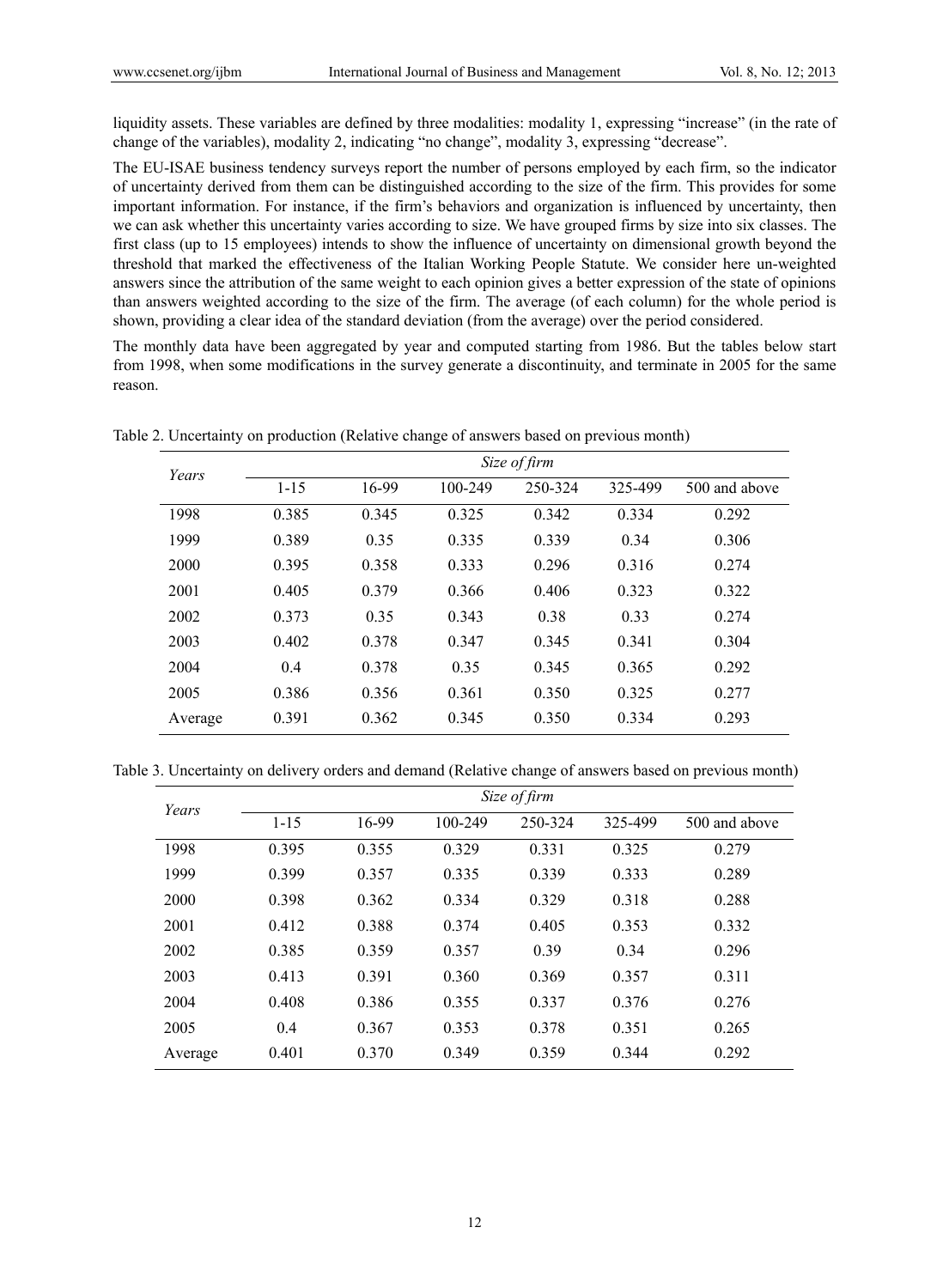| Years   |          |       |         | Size of firm |         |               |
|---------|----------|-------|---------|--------------|---------|---------------|
|         | $1 - 15$ | 16-99 | 100-249 | 250-324      | 325-499 | 500 and above |
| 1998    | 0.186    | 0.209 | 0.211   | 0.261        | 0.242   | 0.229         |
| 1999    | 0.212    | 0.22  | 0.210   | 0.221        | 0.205   | 0.164         |
| 2000    | 0.294    | 0.293 | 0.261   | 0.295        | 0.27    | 0.243         |
| 2001    | 0.25     | 0.245 | 0.217   | 0.256        | 0.246   | 0.215         |
| 2002    | 0.181    | 0.186 | 0.196   | 0.151        | 0.239   | 0.181         |
| 2003    | 0.196    | 0.212 | 0.222   | 0.192        | 0.216   | 0.188         |
| 2004    | 0.195    | 0.200 | 0.196   | 0.17         | 0.179   | 0.169         |
| 2005    | 0.176    | 0.174 | 0.172   | 0.162        | 0.176   | 0.193         |
| Average | 0.211    | 0.217 | 0.210   | 0.213        | 0.221   | 0.198         |

Table 4. Uncertainty on prices (Relative change of answers based on previous month)

Table 5. Uncertainty on cost of financing (Relative change of answers based on previous month)

| Years   |          |       |         | Size of firm |         |               |
|---------|----------|-------|---------|--------------|---------|---------------|
|         | $1 - 15$ | 16-99 | 100-249 | 250-324      | 325-499 | 500 and above |
| 1998    | 0.317    | 0.306 | 0.301   | 0.317        | 0.316   | 0.229         |
| 1999    | 0.276    | 0.284 | 0.257   | 0.281        | 0.229   | 0.195         |
| 2000    | 0.338    | 0.323 | 0.294   | 0.309        | 0.242   | 0.242         |
| 2001    | 0.336    | 0.315 | 0.287   | 0.294        | 0.249   | 0.217         |
| 2002    | 0.271    | 0.260 | 0.246   | 0.235        | 0.225   | 0.191         |
| 2003    | 0.324    | 0.304 | 0.282   | 0.281        | 0.251   | 0.207         |
| 2004    | 0.315    | 0.277 | 0.237   | 0.216        | 0.211   | 0.173         |
| 2005    | 0.296    | 0.244 | 0.192   | 0.198        | 0.162   | 0.107         |
| Average | 0.309    | 0.289 | 0.262   | 0.266        | 0.235   | 0.195         |

Table 6. Uncertainty on liquidity assets (Relative change of answers based on previous month)

| Years   |          |       |         | Size of firm |         |               |
|---------|----------|-------|---------|--------------|---------|---------------|
|         | $1 - 15$ | 16-99 | 100-249 | 250-324      | 325-499 | 500 and above |
| 1998    | 0.317    | 0.281 | 0.26    | 0.284        | 0.262   | 0.217         |
| 1999    | 0.31     | 0.274 | 0.232   | 0.22         | 0.277   | 0.205         |
| 2000    | 0.332    | 0.297 | 0.251   | 0.254        | 0.243   | 0.255         |
| 2001    | 0.349    | 0.311 | 0.294   | 0.221        | 0.275   | 0.246         |
| 2002    | 0.315    | 0.279 | 0.274   | 0.245        | 0.236   | 0.222         |
| 2003    | 0.351    | 0.314 | 0.262   | 0.261        | 0.282   | 0.241         |
| 2004    | 0.361    | 0.311 | 0.259   | 0.204        | 0.248   | 0.213         |
| 2005    | 0.355    | 0.304 | 0.247   | 0.194        | 0.257   | 0.196         |
| Average | 0.336    | 0.296 | 0.260   | 0.235        | 0.260   | 0.224         |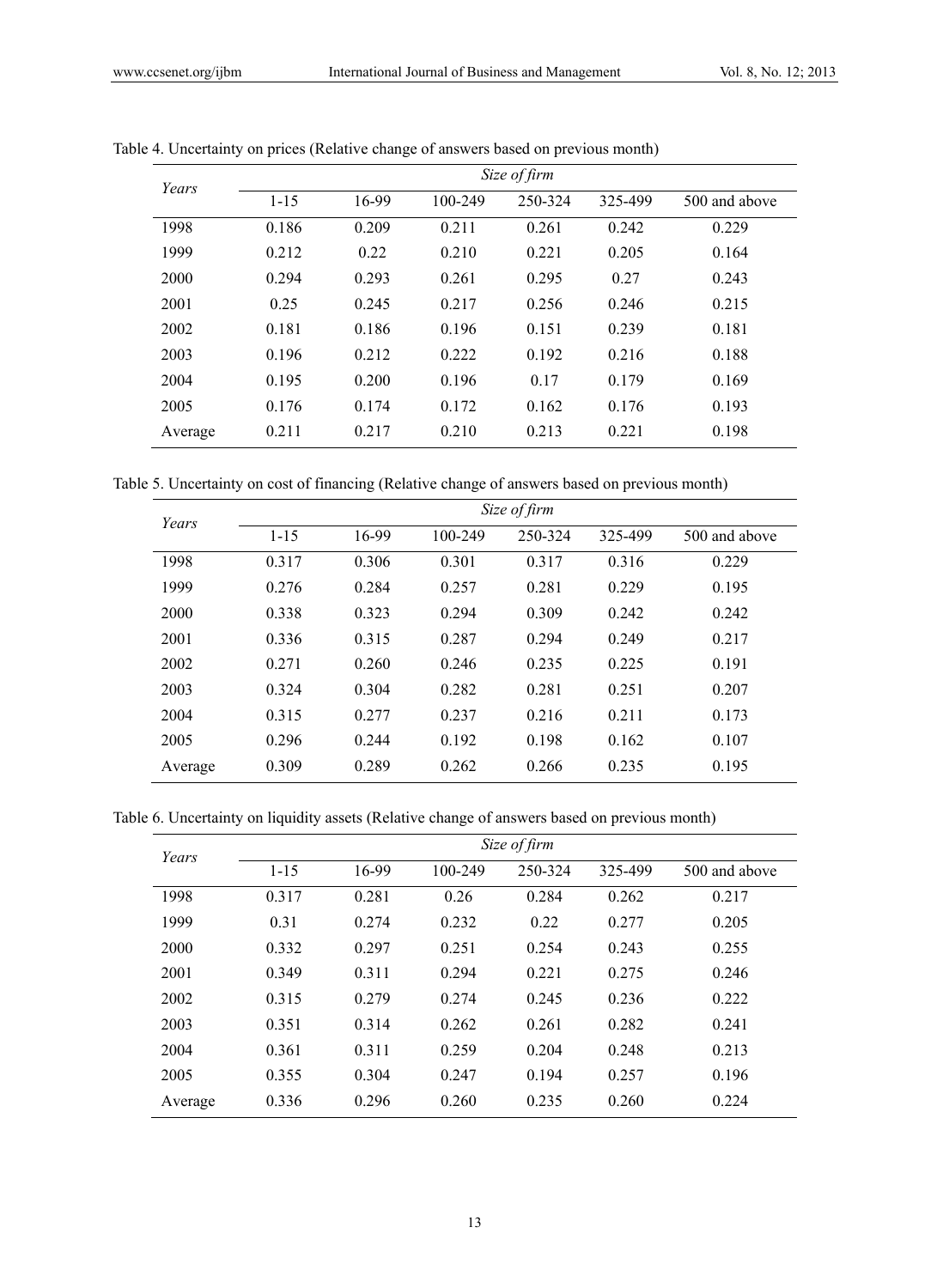| Years   |          |       |         | Size of firm |         |               |
|---------|----------|-------|---------|--------------|---------|---------------|
|         | $1 - 15$ | 16-99 | 100-249 | 250-324      | 325-499 | 500 and above |
| 1998    | 0.32     | 0.299 | 0.285   | 0.307        | 0.296   | 0.249         |
| 1999    | 0.317    | 0.297 | 0.274   | 0.28         | 0.277   | 0.232         |
| 2000    | 0.351    | 0.326 | 0.295   | 0.297        | 0.278   | 0.260         |
| 2001    | 0.35     | 0.328 | 0.307   | 0.317        | 0.289   | 0.267         |
| 2002    | 0.305    | 0.287 | 0.283   | 0.280        | 0.274   | 0.233         |
| 2003    | 0.337    | 0.32  | 0.295   | 0.290        | 0.290   | 0.250         |
| 2004    | 0.336    | 0.310 | 0.286   | 0.254        | 0.276   | 0.225         |
| 2005    | 0.323    | 0.289 | 0.265   | 0.256        | 0.254   | 0.208         |
| Average | 0.330    | 0.307 | 0.286   | 0.285        | 0.279   | 0.240         |

Table 7. General level of uncertainty, derived by the aggregation of the above series (Relative change of answers based on previous month)

As we can see, uncertainty (as expressed by the indicator considered) varies inversely with the size of firms and is around 0.2 and 0.4. The high level of uncertainty of the first two classes (1-15 and 16-99 employees) means that expansion over the threshold of 15 employees is discouraged, since it implies an increase in normative rigidities while uncertainty remains high.

Uncertainty decreases with increase in firms' size in the first three classes shows some ambiguity in the two central classes, and decreases substantially in the largest class. In particular, increase in size of firms significantly reduces the variability of expectations on cost of financing, and this, together with the parallel reduction of uncertainty on liquidity assets, should encourage dimensional expansion.

The uncertainty on prices is less than on other variables; it is particularly low in the largest class of firms, probably due to oligopoly, and lower than expected in the first class, probably owing to market niches.

2). It may be useful to add some data on the second (direct) indicator of uncertainty which, it will be recalled, expresses the effective violation of expectations. For reasons of space, we limit ourselves to a graphic comparison of the two indicators. Figures 1 and 2 below refer, respectively, to the first and the second indicator; full-lines indicate small firms, semi-dotted lines indicate medium-sized firms and dotted-lines indicate large firms. Figure 1 shows quarterly data from April 2004 to (only) October 2005 (as the computation of this indicator is disturbed in 2006 by a jump in the modality of survey). Figure 2 shows twelve quarterly data, from April 2004 to January 2007.



Figure 1. 1st indicator of uncertainty by classes of business size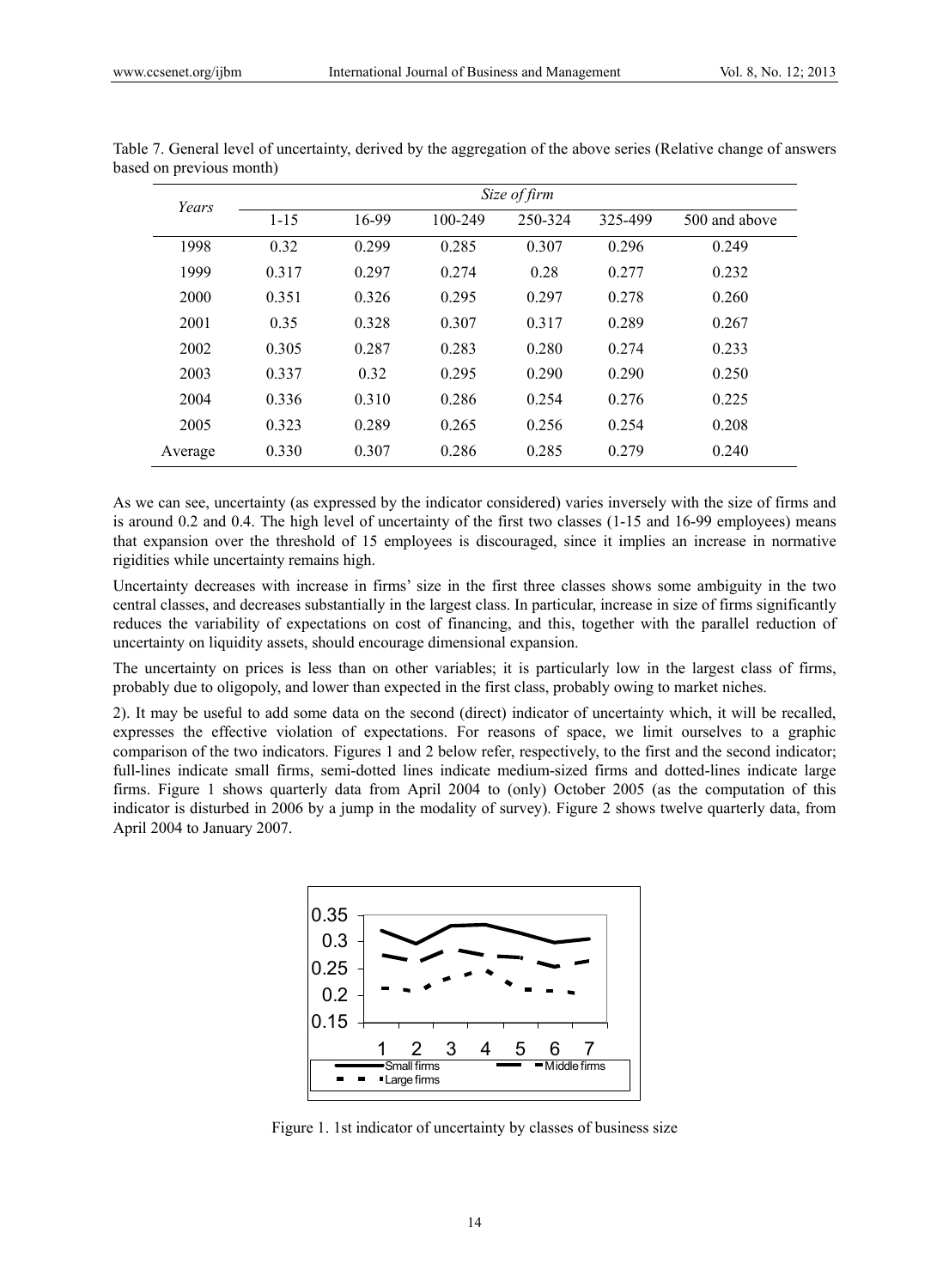

Figure 2. 2nd indicator of uncertainty by classes of business size

The second graph is more uneven than the first, probably due to the absence of deseasonalization (made impossible by the smaller amount of data) and to the fact that the revision of expectations is slower than their violation. Uncertainty appears to be lower in figure 2, since this only considers the modality "low confirmation" of expectations, due to the absence of weights attributed to the modalities "high confirmation" and "middle confirmation". However, in both figures uncertainty markedly decreases with increase in business size. The inverse relation between uncertainty and firms' size is thus confirmed; this is relevant for firms' transaction costs, financing and innovation, as these are greatly influenced by uncertainty.

3). Finally, it may be useful to provide three figures illustrating the indirect indicator of uncertainty derived from the expectations-realizations difference of the ISAE monthly surveys. The graphs show the percentage of expectations in period t that differ from the realizations relative to one, two and three months later. Unfortunately, in recent years the survey questions on results have been limited by ISAE to only liquidity assets and production, and this of course reduces the possibility of confrontation between expectations and results. The confrontation considered here refers to the year 2004. The six classes of size are indicated on the x axis.

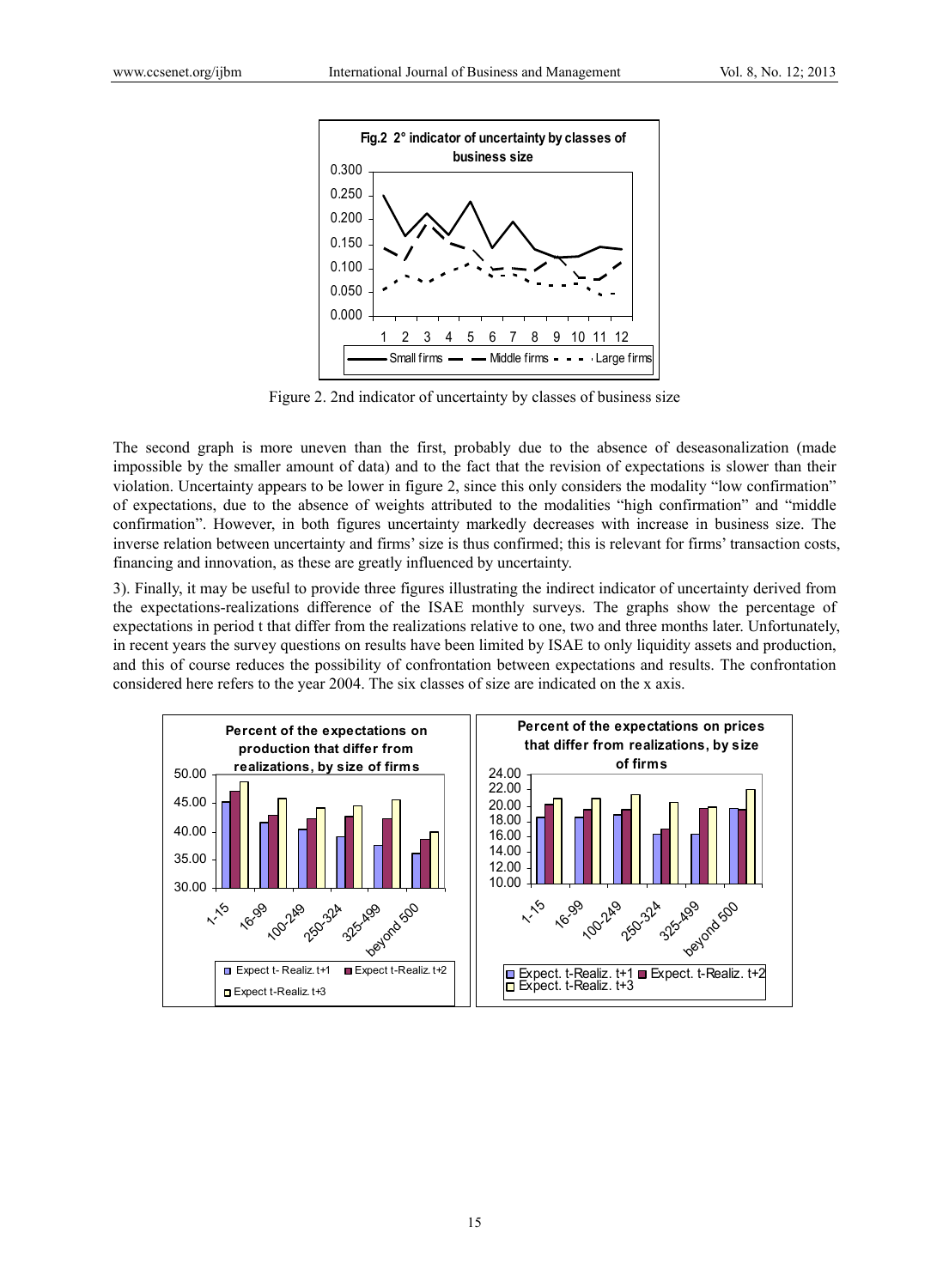

Figure 3. Expectations-realizations differences

This indicator of uncertainty based on the difference between expectation and realization substantially confirms the results derived from tables 2, 4 and 6, except that uncertainty on prices in the last class is higher than expected. It also appears that the difference between expectations and realizations grows with the time distance between the two, but with some exception for liquidity assets.

#### *4.2 Business Confidence Indicator Corrected for Uncertainty*

Our research on a measure of the degree of uncertainty leads us to some reflections upon the business confidence indicator currently derived from the monthly business tendency surveys (BTS). This indicator is the result of an arithmetical average of the balances of answers (difference between Up and Down) concerning three phenomena: current overall delivery orders, the stock of finished products, expectations on production. Such computation does not consider uncertainty; in fact, expectations on production cannot be considered a proxy of uncertainty, which is rather expressed by the *volatility* of expectations, as previously seen in section 3.

Of course, uncertainty influences the degree of confidence more than do any of the three phenomena usually considered in the standard computation of the business confidence indicator. It may, therefore, be interesting to compare between the current confidence indicator and our indicator of uncertainty. Both the indicators have been expressed in quarterly values, with 2000 the year base.

In figure 4 below, the dotted-line stands for the usual confidence indicator while the full-line stands for the uncertainty indicator.



Figure 4. Radical uncertainty and confidence indicator

As can be seen, the behaviour of uncertainty differs markedly from that of the usual confidence indicator; it is in general higher and more uneven. This means that the possible introduction of uncertainty in the computation of the confidence indicator would lead to some remarkable changes with regard to the current computation of the indicator. This is shown in figure 5. This figure compares the usual confidence indicator to an indicator that is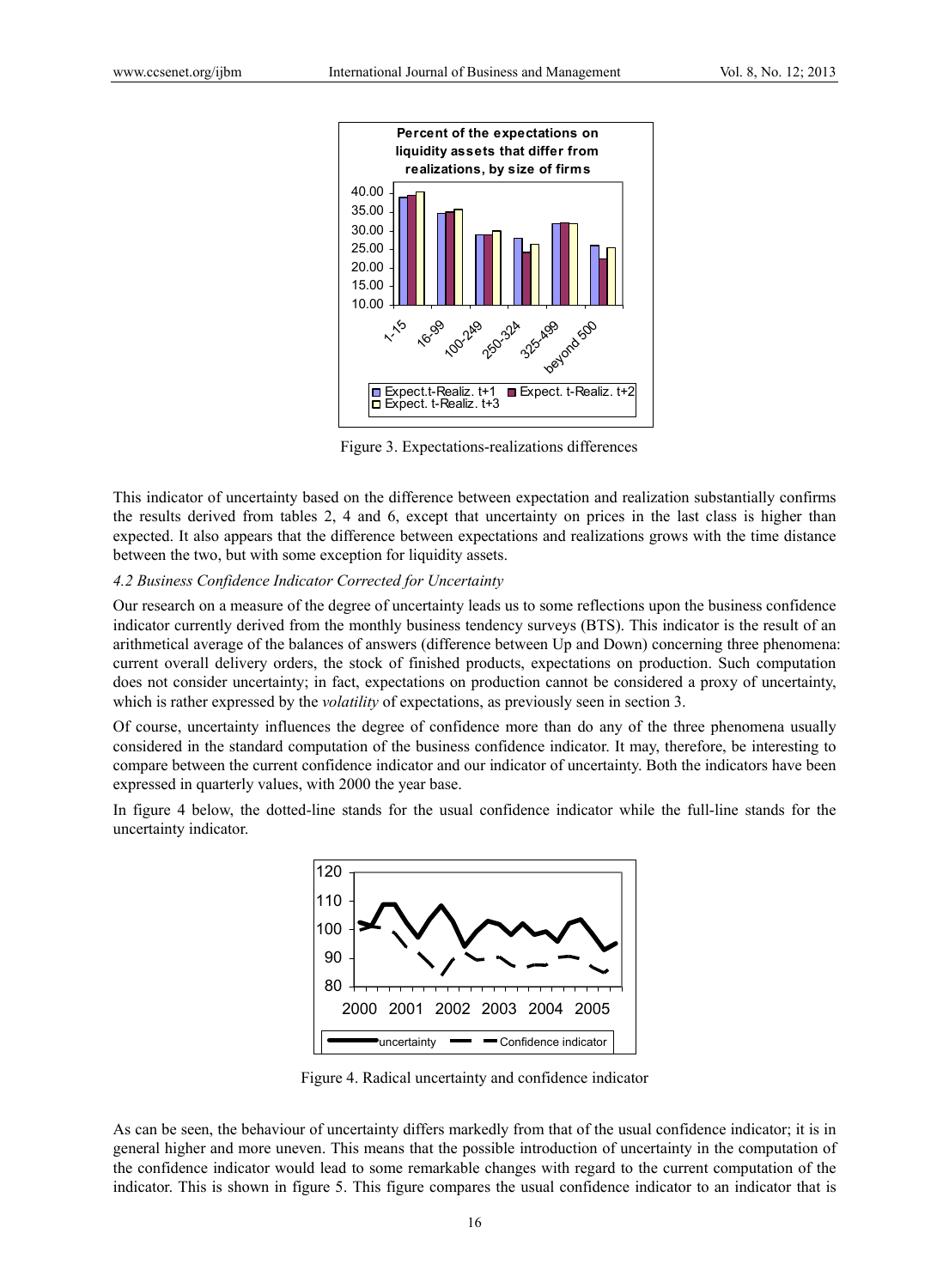derived by adding radical uncertainty with a weight of 0.25, and hence attributing to the usual indicator a weight of 0.75. The working hypothesis is that each one of the four components has an identical importance; although it is our actual opinion that a higher weight should be attributed to uncertainty. Of course, the influence of uncertainty on the confidence indicator is negative.



Figure 5. Usual confidence Indicator and that corrected by radical uncertainty

The figure shows substantial differences between the two indicators. Since in figure 4 the uncertainty indicator was above the usual confidence indicator, the new confidence indicator shown in figure 5 is lower than the usual one. The moderate weight of uncertainty in the computation of the new confidence indicator prevents higher differences between the time paths of the two.

It can be objected that the weight we have attributed to uncertainty in our hypothetical revision of the confidence indicator is arbitrary. But the attribution of identical weights to the three survey questions – which is used for the definition of the current confidence indicator – is also arbitrary. An approach to dealing with the question of weight attribution might be econometric testing. Here we set out some estimation of the relation between industrial production, volatility and the usual confidence indicator. The results are not completely satisfactory but nevertheless warrant some attention. They seem to suggest a deepening of the analysis on the confidence indicator and its components.

The following differential adjustment equation has been estimated:

 $DIP = \alpha (\hat{IP} - IP)$  $\hat{I}P = \beta_1CI - \beta_2OV$ 

where:

IP= Variation of the index of industrial production

- CI = Usual confidence indicator
- OV = Opinions' volatility

D is the derivative with respect to time

α is an adjustment parameter

The estimate uses data concerning Italy (Note 8). Monthly survey data have been used, from February 2000 to April 2011. Industrial production does not show a trend component and hence does not require filtering (Hodrick-Prescott or other filters) for eliminating such a trend.

The results are

| Parameters                 | t-values |
|----------------------------|----------|
| $\alpha = 2.969$           | 5.69     |
| $\beta_1 = 2.328$          | 14       |
| $\beta_2 = 0.946$          | 1.38     |
| Carter –Nagar $R^2$ = 0.60 |          |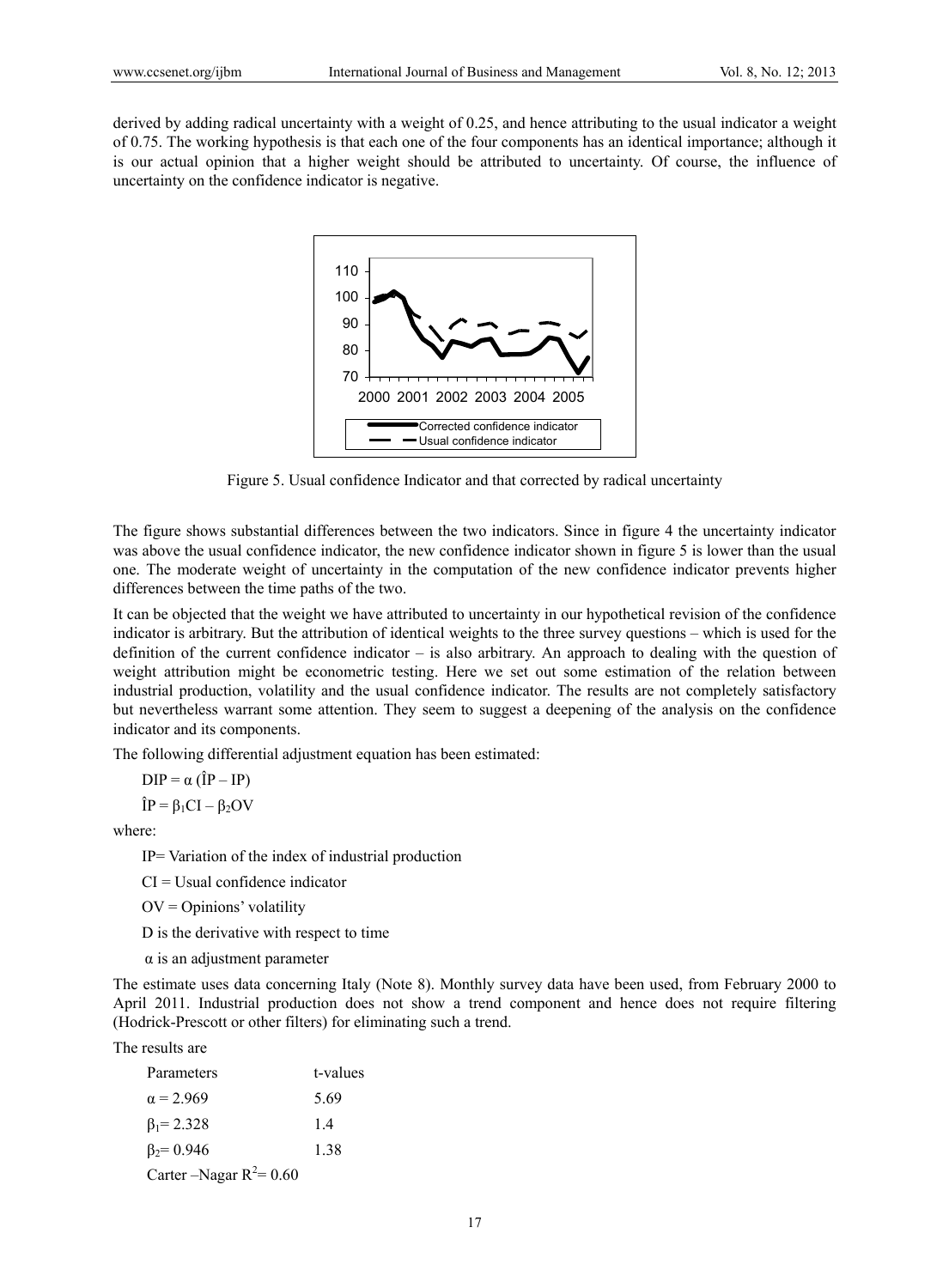All parameters show the right sign. The above results consider raw IP data; CI is taken by the ISAE balances and is not deseasonalised.

In order to see the degree of significance and contribution of each component, an econometric analysis of the relations between the components of the confidence indicator and the variation of industrial production may be performed, which includes also volatility in the regression. An estimation in this regard using non-deseasonalised values has shown wrong signs, both for the current overall orders and the current stock of finished products; only expectations on production and volatility seem to have an explanatory meaning. Carter-Nagar  $R^2$  is 0.73. This seems to show the importance of the need for a wider inquiry on the definition of the confidence indicator, i.e. an inquiry that also takes into account some other survey questions.

*4.3 Some Applications Concerning the Permanence Indicator and the Corrections of Up, Same and Down by Giving a Double Weight to Rii (The Repeated Answers)* (Note 9)

The results that will follow concern three questions of the harmonised EU surveys, two of which express opinions and one expresses expectations. The questions are: a) Do you consider current overall order to be above normal, normal for the season, below normal? b) Do you consider your current stock of finished products to be above normal, normal for the season, below normal? c) How do you expect your production to develop over the next 3 months? It will increase, remain unchanged, decrease? The attention for those questions has been suggested by the importance that the European Commission attributes to them that in fact are used to provide the Industry Confidence Indicator for each State member of the European Community and the whole European Union. It seems evident that the dynamics of opinions is better expressed by un-weighted survey data, as these give an identical importance to each answer and opinion.

An analogous application was performed on data for South Africa provided by Murray Pellissier and concerning four questions of the BER surveys on expectations. The results confirmed those reported below.

The figures that follow flank, to the EU surveys results, those 'modified' or corrected according to the weight attributed to  $R_{ii}$ , i.e. the repeated answers. Here we give to these answers a *double weight* with respect to  $Up-R_{11}$ , i. e. the remaining ones. Therefore, the expression for the corrected (or modified) UP is:

*ModifiedUp* = 
$$
(2R_{11} + Up - R_{11})/3
$$
, that is:  $(Up + R_{11})/3$ 

Of course, the correction of Same and Down must substitute, in the above expression, Same or Down to Up and  $R_{22}$  or  $R_{33}$  to  $R_{11}$  (Note 10).

For making comparable the current percent of answers to their modified percents, the sum of the percent of the *modified* Up, Same and Down has been reported to 100 (i.e. the sum of the *current* percent modalities of answers) simply by dividing 100 by the sum of the percent of all modified answers and multiplying by the percent of each modified answer (Note 11), i.e. according the proportion Modified Up: x = modified(Up+Same+Down)]: 100, as well as for Same and Down.

The figures report:

a) The permanence indicator, the first expression for PermUp (Same and Down) in section 3, i.e. a ratio the variability over time of which expresses the discrepancy between the time path of the percentage of the repeated answers (not considered by the current computations on surveys) and the total percent of the corresponding answers (Up or Same or Down); it gives, therefore, an idea of the relevance of the correction we propose.

b) The ratio between the modified percent of answers and the usual percent of answers. The difference (positive or negative) with respect to one of this ratio expresses the *percentage of correction*, i.e. the percent difference between the modified and current percentages.

c) The ratio  $(R_{11}-R_{33})$ /balance, that gives the variation over time of the difference of the percent of the repeated Up and Down (that we use for corrections) with respect to Up minus Down, i.e. the usual balances. This ratio gives an idea of the impact on balances of our correction. Such correction is plainly expressed by the ratio between the modified balance and the usual one: (ModifiedUp–ModifiedDown)/(Up–Down), i. e. ModifiedBalance/Balance.

In the figures, the variable sub a) is indicated by the permanence indicators  $R_{11}/Up$ ;  $R_{22}/Same$ ;  $R_{33}/Down$ . The variable sub b) is indicated by the ratios ModifiedUp/Up, ModifiedSame/Same; ModifiedDown/Down. The variables sub c are indicated, as we said, by  $(R_{11}-R_{33})$ /balance and ModifiedBalance/balance.

A constant of 100 has been added to  $R_{11}-R_{33}$ , Balance and modified balance in order to avoid negative numbers that would make meaningless the ratios under c, i.e.  $(R_{11}-R_{33})$ /balance and ModifiedBalance/Balance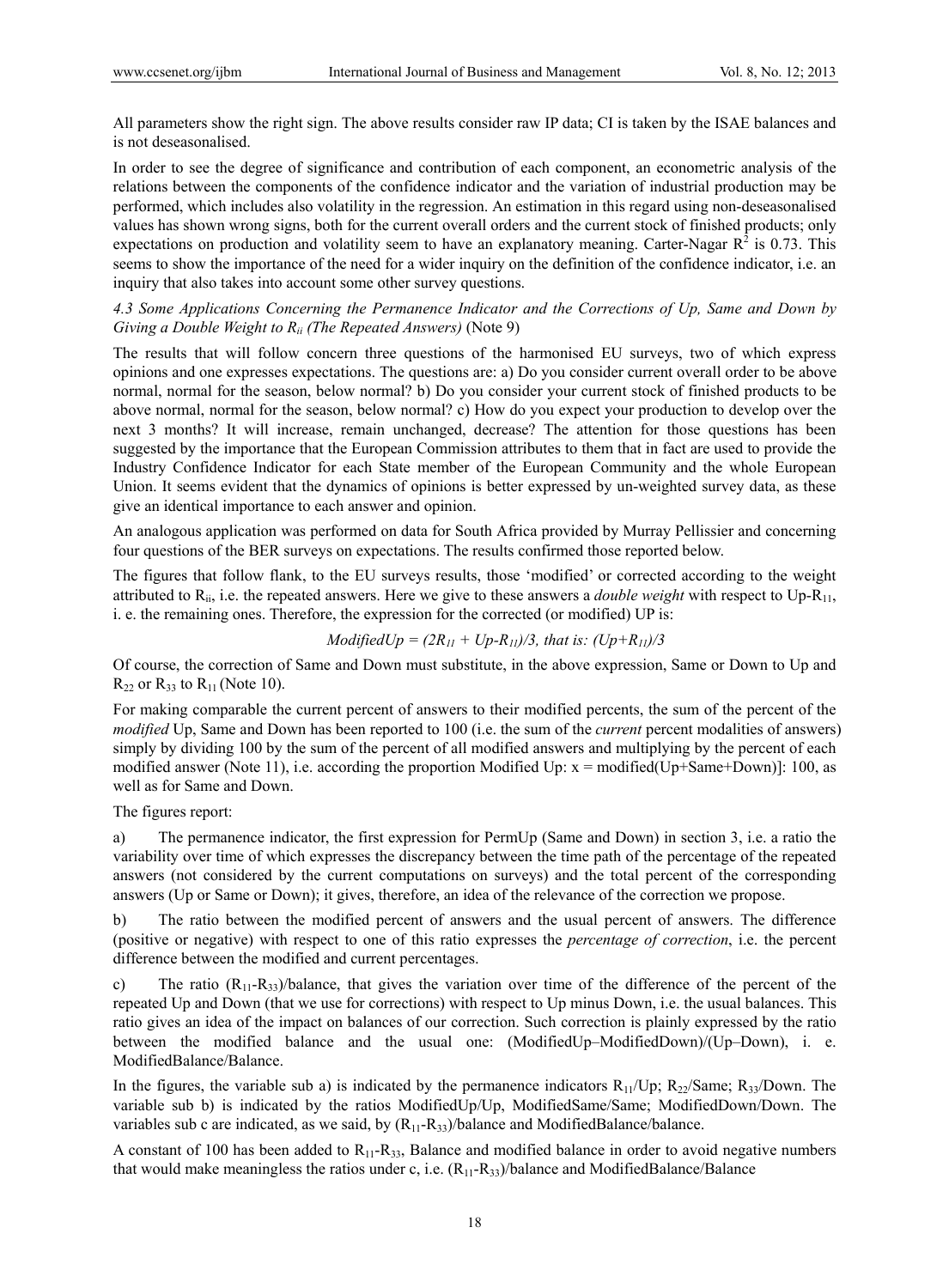

The data concern 11 years or, more precisely, 135 monthly periods of survey, starting from February 2000.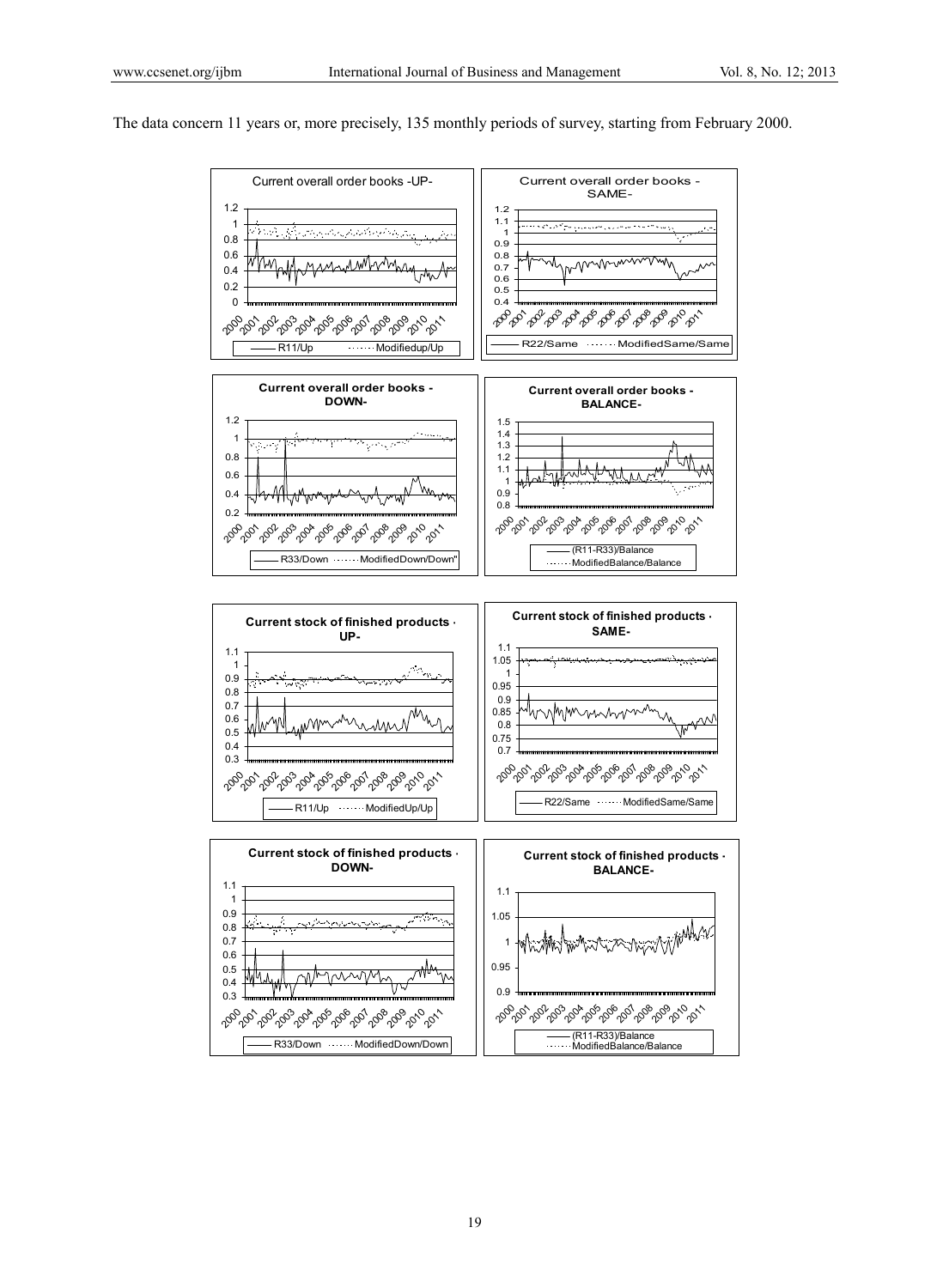

Figure 6. Modified indicators and answers compared to current ones

From the figures we can see substantial differences between the UE surveys values and the modified ones (that is attributing a double weight to the repeated answer R with respect to the remaining one, non repeated); but a higher weight of the repeated answers used for the rectification would imply larger differences. The percent correction (dotted lines) is lower than the oscillation of the permanence indicators and the ratio  $(R_{11}-R_{33})$ /balance (full lines) since the first also includes the remaining (non permanent) answers that do not contribute to the correction.

In particular, in the first and third Figures (for Up and Down), the correction percentage oscillates around 20 percent, but with a substantial dispersion as an effect of the high dispersion of  $R_{11}/Up$  and  $R_{33}/Down$ (respectively between 0,8 0,2, and 0,8 0,4). The second Figure shows a correction percentage higher than 1 due to the higher value of R<sub>22</sub>/Same than those of R<sub>11</sub>/Up and R<sub>33</sub>/Down. The dispersion is lower than in the first and third Figures since  $R_{22}/S$ ame is much less uneven than  $R_{11}/Up$  and  $R_{33}/Down$ .

Figures from the fifth to the eighth (for current stock of finished products) and from the ninth to the twelfth (for production expectations) do not show substantial differences with respect to the behaviour above.

#### **5. Uncertainty, Innovation and Business Cycle**

## *5.1 Dynamic Competition: The Crucial Role of Uncertainty*

The primary goal of this section is to provide further theoretical and empirical evidence of the importance of a measure of radical uncertainty.

The interaction between innovation and uncertainty is at the heart of the mechanism of growth and development and defines the process of dynamic competition in a Schumpeterian and neo-Austrian sense (Note 12). It is surprising that the two kinds of competition (i.e. Kirzner's market process (Note 13) and Schumpeter's creative destruction) (Note 14) remain separated in the literature despite their evident complementariness. Partly, this is due to the presumption that radical uncertainty cannot be measured or even defined, a presumption that we have widely criticized and challenged in the previous sections.

*Dynamic competition* is the result of entrepreneurs' adaptive quest for profits as they search for existing profit opportunities arising from disequilibria and uncertainty (neo-Austrian market process), and as they innovatively search for new profit opportunities (Schumpeterian process). There is interaction between both the searches (i.e. adaptation and innovation), with the result depending upon the degree of uncertainty. When uncertainty grows, adaptive (neo-Austrian) competition prevails (i.e. competition directed to the discovery and obtaining of existing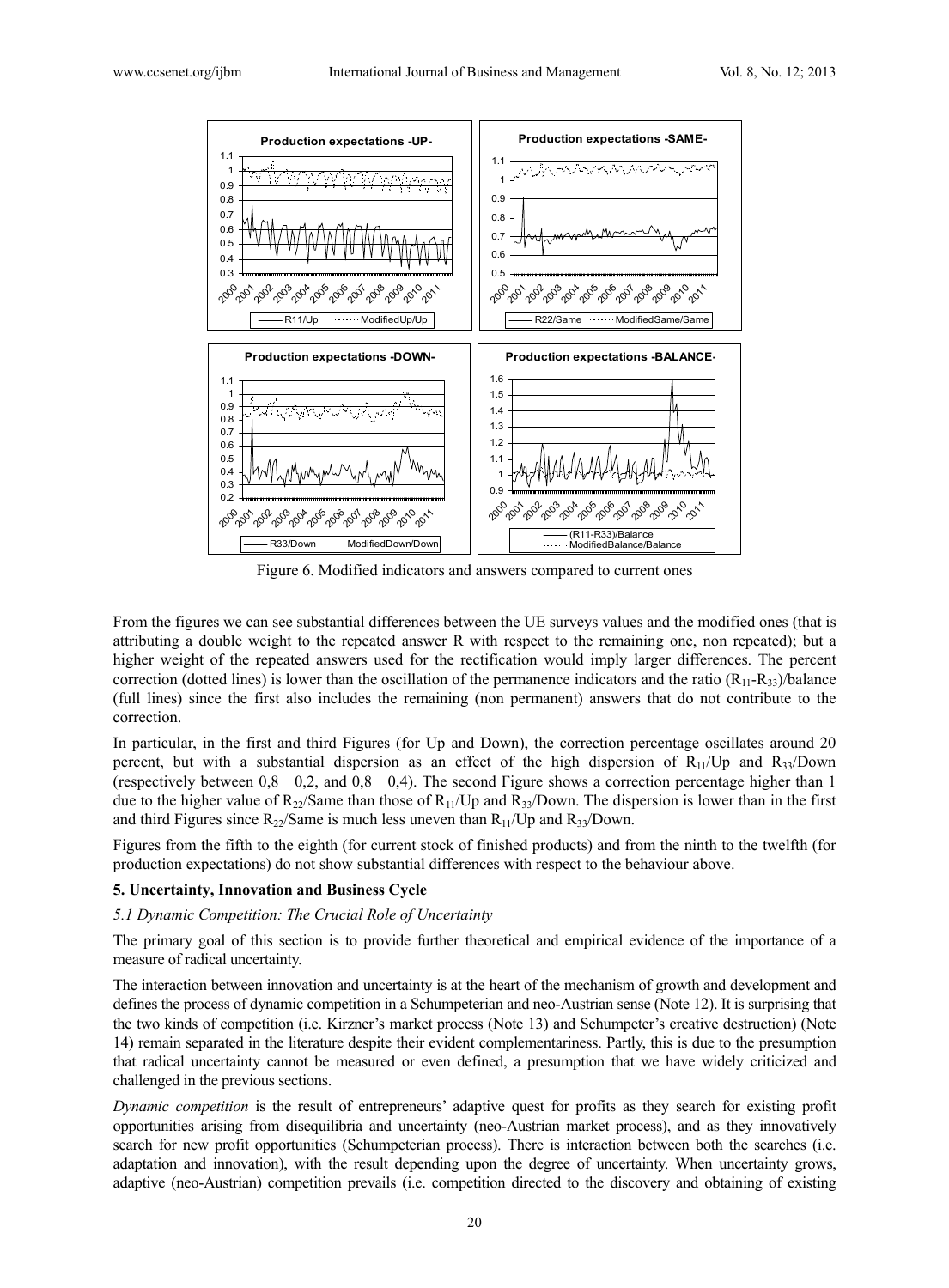profit opportunities). This leads to a reduction in uncertainty and market disequilibria, which stimulates innovation: both to recreate profit opportunities and because low uncertainty makes innovation easier. But innovation stimulates uncertainty again. *Once some measure of radical uncertainty becomes available, then a combination between Schumpeterian and neo-Austrian teaching on innovation and market process gains in (operative) effectiveness, and we may thereby hope to provide a more complete explanation and quantification of dynamic competition processes*  (Note 15).

In the estimation, we use, for Italy, as indicator of uncertainty, the volatility of expectations. With reference to the other three countries, we use the indicator of uncertainty represented by the standard deviation of profit rates across firms; this seems to offer a good variable for our analysis of dynamic competition and business cycles since it expresses the dimension of adaptive profit opportunities as connected to limited knowledge and market disequilibria. At the same time, for the econometric application below this is sometimes the only available indicator of uncertainty.

As previously noted, innovation feeds uncertainty and the standard deviation of profit rates across firms as a consequence of the increase in market disequilibria, thus stimulating adaptive competition. But adaptive competition causes the reduction in the standard deviation of profit rates and uncertainty and hence a rise in innovation; and so on, *with a cyclical behavior and alternation between innovation and adaptation*.

## *5.2 A Formal Model*

The specification above suggests the possibility of representing, at the aggregate level, the relation between innovation and disequilibria-uncertainty, as expressed by the notion of dynamic competition, through a Lotka-Volterra predator-prey system, where predation is intended only in formal (not physical) terms. Innovation acts as the prey and uncertainty as the predator, according to the following differential system:

$$
DPA = b_1PA - b_2u^*PA \tag{1}
$$

$$
Du = -b_3u + b_4PA^*u \tag{2}
$$

where:

PA = Patent applications (intended as an indicator of innovation)

u = Radical uncertainty, which may be indicated through its measure in Section 3 (the volatility indicator of expectations) or, alternatively, the standard deviation of profit rates across firms

 $D$  = Derivative  $d/d_t$ 

The asterisk \* stands for multiplication

Equation 1 may also include a term DE for the variation of entrepreneurial skill, displaying for innovation (the prey) a propulsive role similar to that of stocking in the predator-prey models used by studies on food chains (Note 16).

The parameter  $b_1$  is a constant exponential rate of growth of innovation, expressing the autonomous push to innovate due to entrepreneurial aggressiveness; its impact on innovation (DPA) is reduced by the degree of radical uncertainty (volatility of expectations or the standard deviation of profit rates) u that discourages (preys on) innovation (PA) according to parameter b<sub>2</sub>. The parameter b<sub>3</sub> is an exponential rate of growth of radical uncertainty; the negative sign on  $b_3$  expresses the compressing effect on radical uncertainty (and/or on the standard deviation of profit rates) arising out of adaptive competition (as stimulated by u). For its part, b4 stimulates u according to the cross product between predator and prey, where the prey is the dimension of innovation (PA) that feeds uncertainty (volatility and/or the standard deviation of profit rates), i.e. feeds the predator. Precisely, innovation is the field of pasture of radical uncertainty: in the absence of innovation, the term with  $b_4$  would become null because of the adaptive search for profit. When innovation intensifies, u (the predator) grows, thus causing a contraction in innovation (the prey), and hence the predator, with a cyclical alternation. *The system parameters give the dimension of the disequilibrating (b<sub>1</sub> and b<sub>4</sub>) and equilibrating (b<sub>2</sub> and b<sub>3</sub>) push expressed by dynamic competition (this being represented by the combination between innovative and adaptive competition).*

It may be useful to underline in this regard that the measures of dynamic competition based on the rapidity of contraction of the standard deviation of profit rates across firms (as, for instance, in D.C. Mueller and others or H. Odagiri) (Note 17) only consider adaptive competition or, more precisely, parameter  $b<sub>3</sub>$  of the above system. They ignore the other parameters and hence give a poor approximation to the intensity of competition and economic dynamism, as dynamic competition consists both in innovation and adaptation-(structural organization).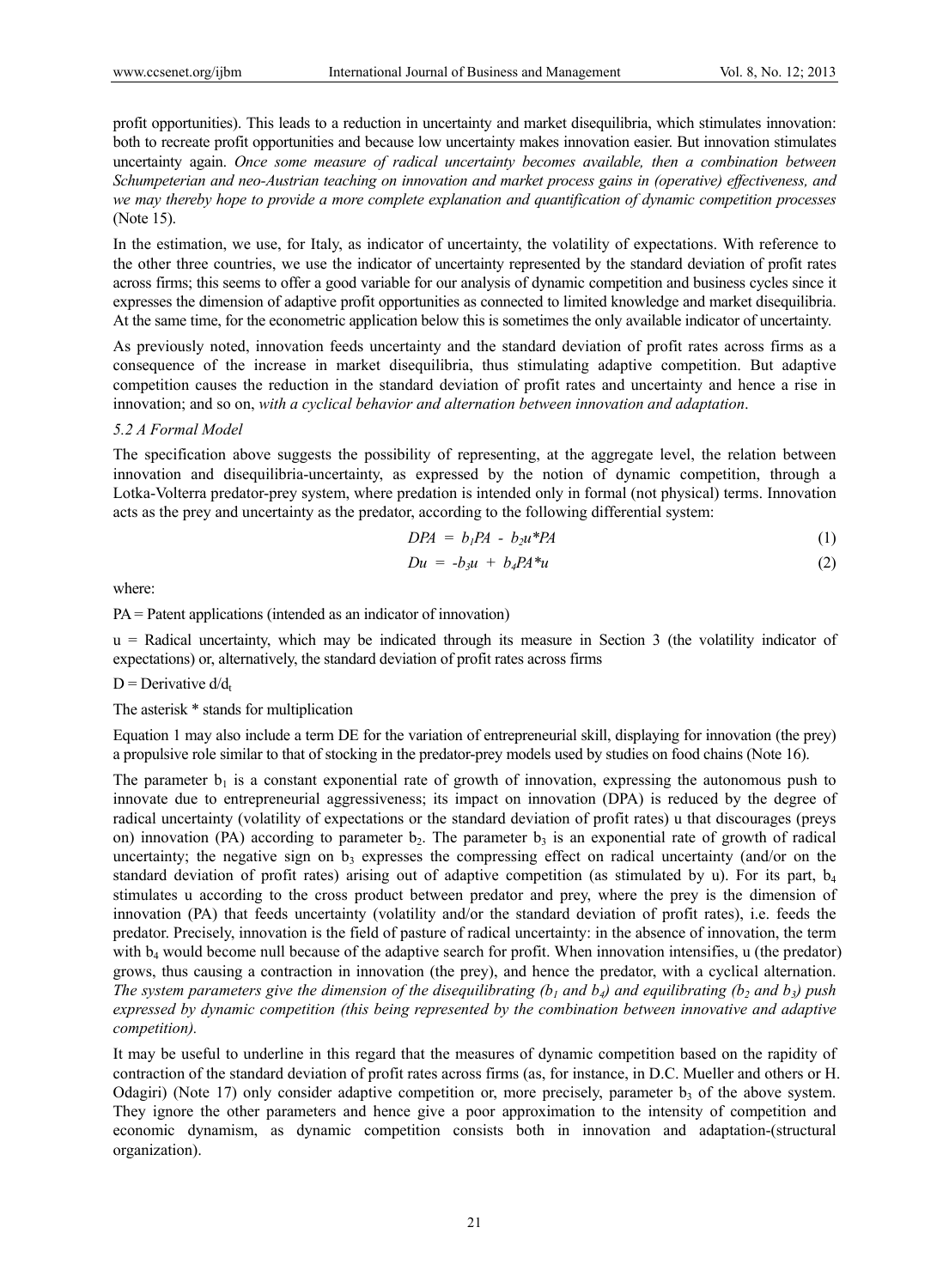## *5.3 Econometric Estimation*

The estimation below refers to four main European industrial countries: Italy, the United Kingdom, France and Germany. The data on patent applications and grants are used to express innovation and derive from the Ufficio Italiano Brevetti in the case of Italy, and from the United States Department of Commerce in the other cases. The data on radical uncertainty derives from the UE-ISAE Business Tendency Surveys. The data on the standard deviation of profit rates across firms for France and Germany come from D.C. Mueller (1990), and from H. Odagiri (1994) in the case of the United Kingdom; they refer to some samples of manufacturing firms and, respectively, to the periods 1961-82, 1965-82 and 1964-77. It may be objected that these periods are far from the present. But the estimations are only intended to provide an example of econometric application of our theory. At any rate, for Italy the data on patent applications and uncertainty run from April 2000 to December 2010; they have been aggregated by quarters and deseasonalised.

The data for France give pre-tax profit; those for the United Kingdom and Germany give after-tax profit. Their reliabilities are affected by their derivation from the balance sheets of some firms based on dissimilar and not well-established procedures.

The results shown below must be judged in the light of the deficiencies of the appropriate data series. Nevertheless, confirmation of the theory is encouraging. But the improvement of quantitative analysis in the crucial fields of innovation and dynamic competition needs a great deal of statistical research.

A FIML estimator was used to *preserve the tight interaction* between (1) and (2) above, i.e. innovation and uncertainty (adaptation), which is a crucial point of the research on dynamic competition presented in this Section. The estimates are derived by an asymptotically exact Gaussian estimator of a differential equation system using discrete data. As there is no equivalent of a just-identified model for non-linear systems, there is no system-wide test such as the Carter-Nagar  $R^2$  or likelihood-ratio. In order to give an idea of the efficiency of estimations, the means and standard deviations (not to be confused with the standard deviation of profit rates across firms) of the observed and estimated endogenous variables are also reported.

A system which differs from Volterra (pseudo Volterra form), in that the second equation uses only PA instead of the term PA\*u in the right-hand side, has also been estimated. As a matter of fact, it may be assumed that the "reproduction" hypothesis typical of Volterra's study on population plainly operates only in the equation of innovation in that each innovation is strongly influenced by the state of knowledge resulting from previous innovations. In the equation of u, however, it may operate only backwards as large disequilibria and uncertainty stimulate adaptation. This means that in equation 2 the cross product term of Volterra, the encounter between predator and prey, may be replaced by the prey (innovation) only.

Data on patent applications have been divided by thousand, for uniformity of their scale with respect to u.

5.3.1 Italy

|                | Estimate of parameters | Asymptotic standard error |          | t values           |  |  |
|----------------|------------------------|---------------------------|----------|--------------------|--|--|
| b <sub>1</sub> | 0.033                  | 0.002                     |          | 15.37              |  |  |
| b <sub>2</sub> | 0.0105                 | 0.0007                    |          | 14.68              |  |  |
| b <sub>3</sub> | 0.0458                 | 0.0022                    |          | 20.28              |  |  |
| $b_4$          | 0.0197                 | 0.0009                    |          | 20.44              |  |  |
|                |                        | Endogenous variables      |          |                    |  |  |
|                | Observed               |                           |          | Estimated          |  |  |
|                | Mean                   | Standard deviation        | Mean     | Standard deviation |  |  |
| $PA_t$         | 2.417776               | 0.146913                  | 2.417424 | 0.148490           |  |  |
| $u_t$          | 3.209104               | 0.122090                  | 3.203985 | 0.137458           |  |  |

Table 8. Model in Volterra's form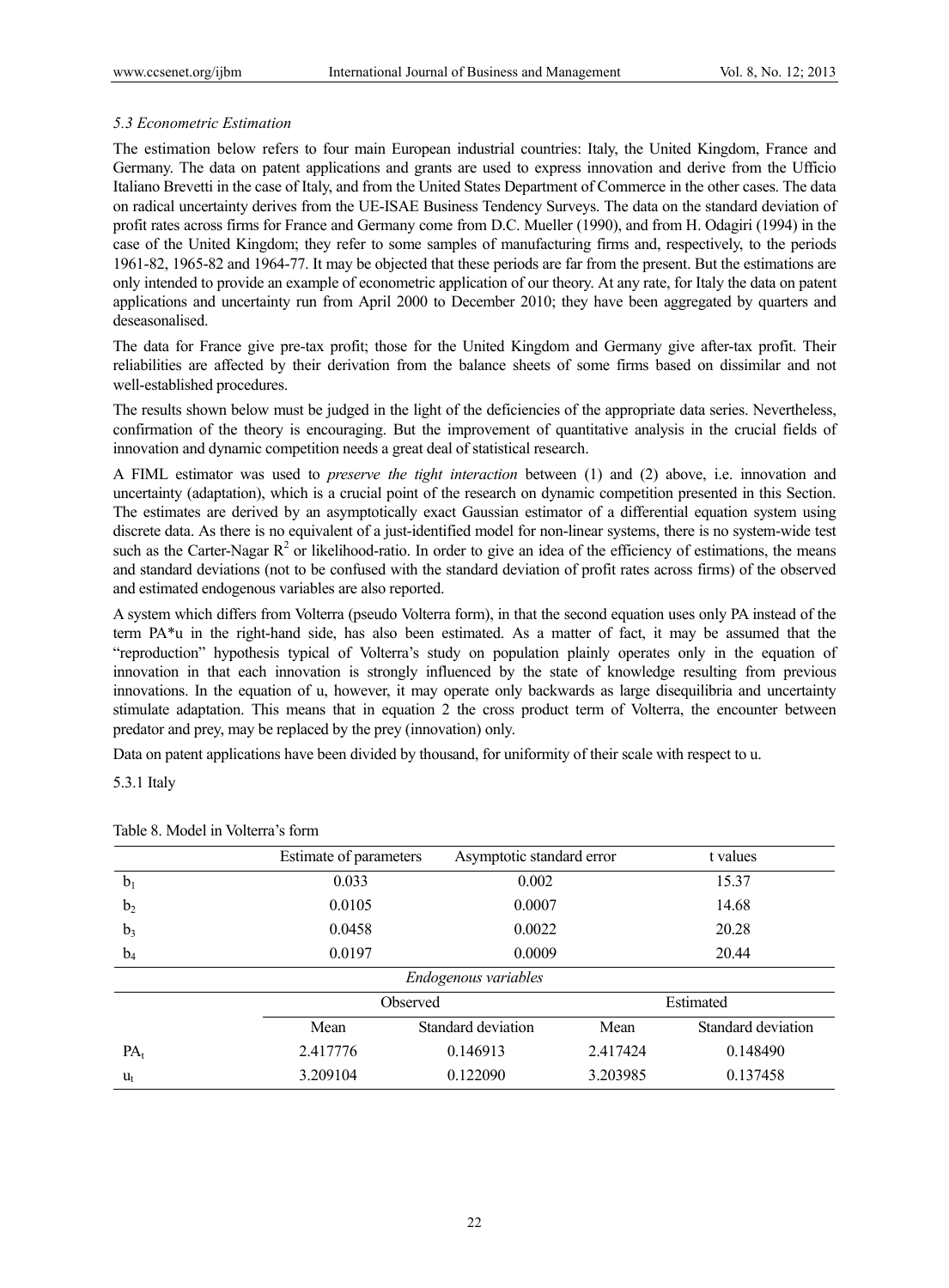## 5.3.2 United Kingdom

|                | Estimate of parameters | Asymptotic standard error |           | t values           |  |
|----------------|------------------------|---------------------------|-----------|--------------------|--|
| b <sub>1</sub> | 0.519                  | 0.099                     |           | 5.25               |  |
| b <sub>2</sub> | 0.082                  | 0.016                     |           | 5.19               |  |
| b <sub>3</sub> | 1.716                  | 0.504                     |           | 3.41               |  |
| $b_4$          | 0.367                  | 0.105                     |           | 3.48               |  |
|                |                        | Endogenous variables      |           |                    |  |
|                | Observed               |                           | Estimated |                    |  |
|                | Mean                   | Standard deviation        | Mean      | Standard deviation |  |
| $PA_t$         | 4.7876                 | 0.2189                    | 4.7925    | 0.2982             |  |
| $u_{t}$        | 6.4006                 | 0.7898                    | 6.3773    | 0.9747             |  |

#### Table 9. Model in Volterra's form

The model with the term PA in equation (2), instead of PA\*u, does not converge.

## 5.3.3 France

The data series of the standard deviation of profit rates for France has two out-lying observations in 1974 and 1977. The first has no justification and is probably due to inaccuracy of the data; the second is largely determined by the 1977 revaluations of the assets of mergers that consistently depressed profit rates. We have substituted for those anomalous data an interpolation from the contiguous data (Note 18).

|                | Estimate of parameters | Asymptotic standard error |           | t values           |  |
|----------------|------------------------|---------------------------|-----------|--------------------|--|
| b <sub>1</sub> | 0.318                  | 0.121                     |           | 2.61               |  |
| b <sub>2</sub> | 0.048                  | 0.019                     |           | 2.46               |  |
| b <sub>3</sub> | 0.558                  | 0.244                     |           | 2.29               |  |
| $b_4$          | 0.192                  | 0.08                      |           |                    |  |
|                |                        | Endogenous variables      |           |                    |  |
|                | Observed               |                           | Estimated |                    |  |
|                | Mean                   | Standard deviation        | Mean      | Standard deviation |  |
| $PA_t$         | 3.0316                 | 0.2261                    | 3.0295    | 0.2302             |  |
| $u_{t}$        | 6.3311                 | 0.7627                    | 6.3183    | 0.8061             |  |

## Table 10. Model in Volterra's form

## Table 11. Model with the term PA in equation (2), instead of PA\*u

|                | Estimate of parameters | Asymptotic standard error |           | t values           |  |  |  |  |  |
|----------------|------------------------|---------------------------|-----------|--------------------|--|--|--|--|--|
| b <sub>1</sub> | 0.252                  | 0.158                     |           | 1.59               |  |  |  |  |  |
| b <sub>2</sub> | 0.037                  | 0.252                     |           | 1.48               |  |  |  |  |  |
| b <sub>3</sub> | 0.608                  | 0.348                     |           | 1.75               |  |  |  |  |  |
| $b_4$          | 1.32                   | 0.722                     |           | 1.83               |  |  |  |  |  |
|                | Endogenous variables   |                           |           |                    |  |  |  |  |  |
|                | Observed               |                           | Estimated |                    |  |  |  |  |  |
|                | Mean                   | Standard deviation        | Mean      | Standard deviation |  |  |  |  |  |
| $PA_t$         | 3.0316                 | 0.2261                    | 3.0263    | 0.2418             |  |  |  |  |  |
| $u_t$          | 6.2933                 | 0.7637                    | 6.3072    | 0.5024             |  |  |  |  |  |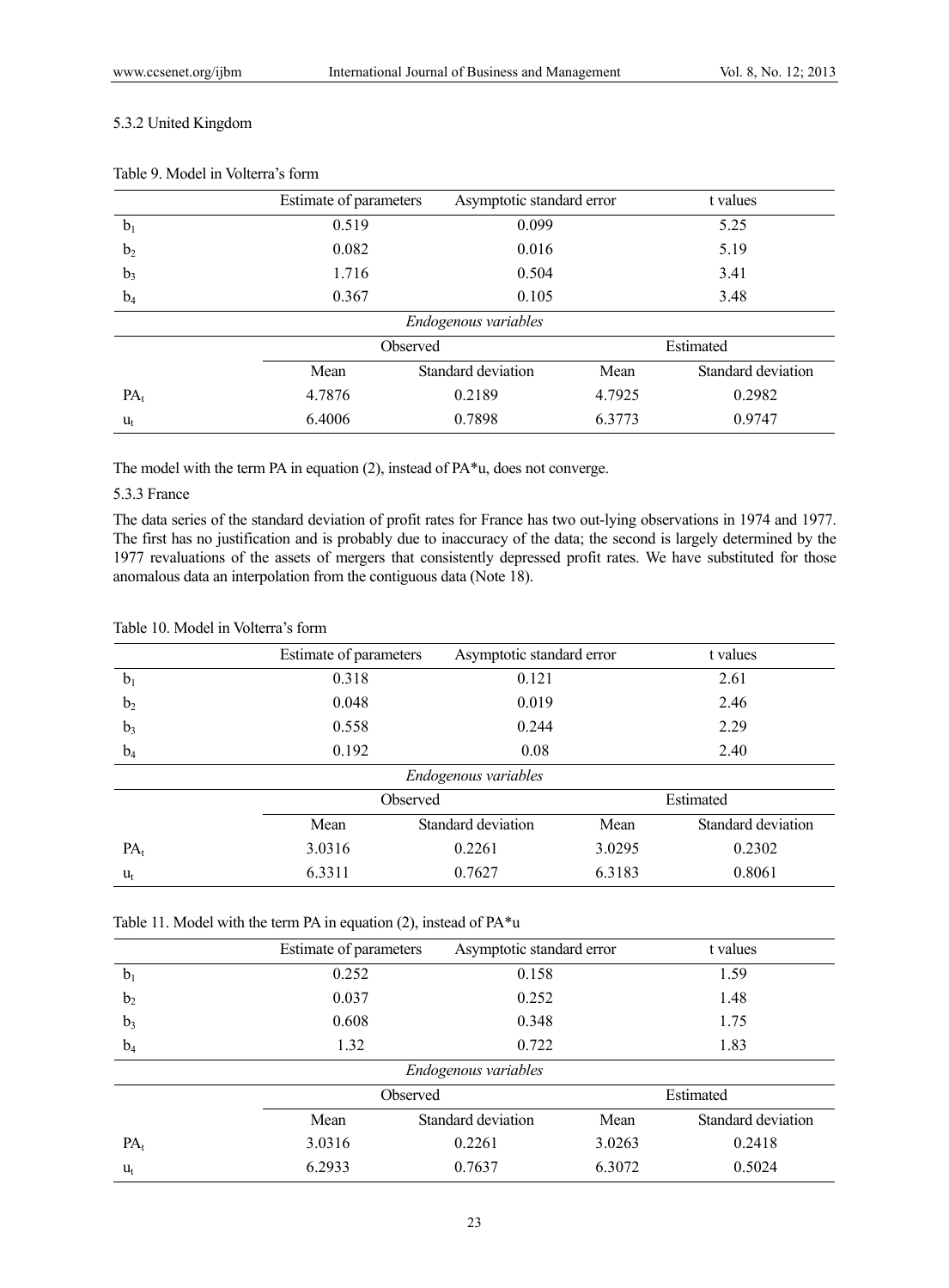## 5.3.4 Germany

|                      | Estimate of parameters | Asymptotic standard error |           | t values           |  |  |
|----------------------|------------------------|---------------------------|-----------|--------------------|--|--|
| b <sub>1</sub>       | 0.316                  | 0.115                     |           | 2.74               |  |  |
| b <sub>2</sub>       | 0.09                   | 0.037                     |           | 2.45               |  |  |
| b <sub>3</sub>       | 0.089                  | 0.177                     |           | 0.50               |  |  |
| $b_4$                | 0.128                  | 0.023                     |           | 0.56               |  |  |
| Endogenous variables |                        |                           |           |                    |  |  |
|                      | Observed               |                           | Estimated |                    |  |  |
|                      | Mean                   | Standard deviation        | Mean      | Standard deviation |  |  |
| $PA_t$               | 7.7933                 | 1.4829                    | 7.7608    | 1.6193             |  |  |
| $u_{t}$              | 3.1622                 | 0.3524                    | 3.1554    | 0.3401             |  |  |

## Table 12. Model in Volterra's form

Table 13. Model with the term PA in equation (2), instead of PA\*u

|                      | Estimate of parameters | Asymptotic standard error |           | t values           |  |  |
|----------------------|------------------------|---------------------------|-----------|--------------------|--|--|
| b <sub>1</sub>       | 0.333                  | 0.124                     |           | 2.69               |  |  |
| b <sub>2</sub>       | 0.096                  | 0.039                     |           | 2.43               |  |  |
| $b_3$                | 0.221                  | 0.164                     |           | 1.35               |  |  |
| $b_4$                | 0.095                  | 0.066                     |           | 1.43               |  |  |
| Endogenous variables |                        |                           |           |                    |  |  |
|                      | Observed               |                           | Estimated |                    |  |  |
|                      | Mean                   | Standard deviation        | Mean      | Standard deviation |  |  |
| $PA_t$               | 7.7933                 | 1.4829                    | 7.7603    | 1.5898             |  |  |
| $u_t$                | 3.1622                 | 0.3524                    | 3.1588    | 0.281              |  |  |

For Italy, the values of parameters are much lower than is the case in the other countries. This is mainly due to the fact that in the recent period the rate of growth of patent applications has substantially decreased and the rate of growth of uncertainty has increased, while in the estimation periods concerning the other countries considered the rate of growth of patent applications was high and uncertainty (the standard deviation of profit rates across firms) decreasing.

For Germany, the model in Volterra's form provides a worse estimate of the equation for u (the standard deviation of profit rates across firms) than the model where the term PA is substituted for PA\*u in (2); the contrary is the case for France and the United Kingdom. It would seem, therefore, that in Germany disequilibria do not generate disequilibria, while a self-reinforcing tendency of disequilibria appears in the United Kingdom and France, i.e. u contributes to stimulate its own growth through the term PA\*u.

All parameters have the correct signs, have reasonable values and, in the estimation of the model in the Volterra form for the United Kingdom and France and in the pseudo Volterra form for Germany, are significantly different from zero around the 1 percent level.

The models were also estimated utilizing data on patent grants instead of patent applications, but the results have not been presented as, in all cases, patent applications gave better estimates. This is not surprising since patent applications provide a better expression of the innovative propensity of firms, i.e. their intention to innovate.

It may be interesting to compare the estimated parameters relative to various countries, taking it as given that parameter  $b_1$  expresses the innovative verve, parameter b<sub>3</sub> the adaptive push, while parameters  $b_1$  and  $b_4$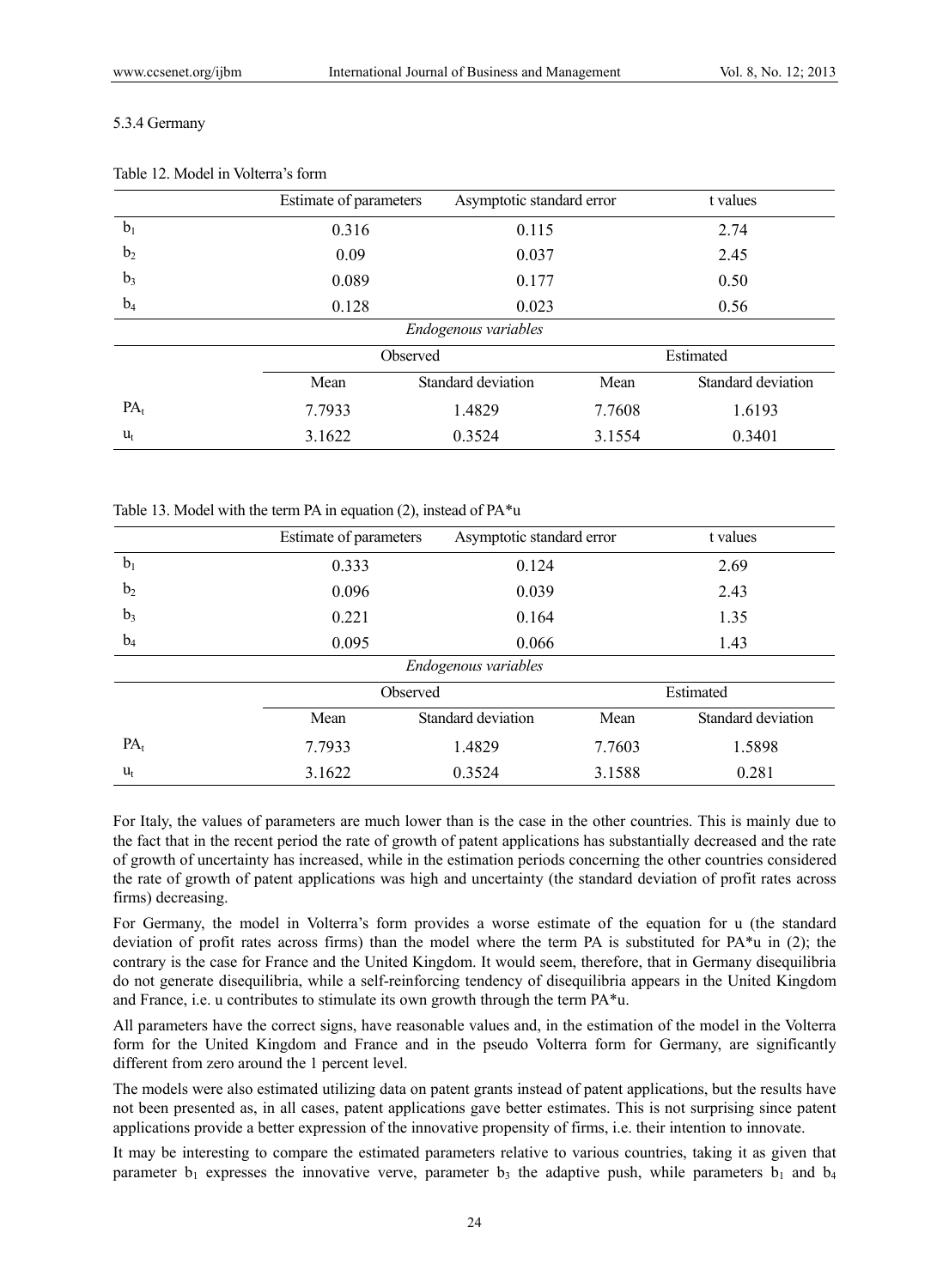represent the disequilibrating forces and parameters  $b_2$  and  $b_3$  express the equilibrating ones.

Italy shows a relevant innovative verve and adaptive push  $(b_1$  and  $b_3)$ , meaning a satisfactory degree of dynamic competition, while the disequilibrating and equilibrating forces are almost equivalent. The United Kingdom shows the highest innovative verve  $(b_1)$  and also the highest adaptive push  $(b_3)$ , i.e. the strongest dynamic competition. Germany shows a strong innovative verve and a low adaptive push while France presents an innovative verve a little lower than Germany, but a much higher adaptive push. Relative to Germany, France has a lower parameter on the term in equation (1) decelerating innovative verve; and a higher parameter on the term in equation (2) decelerating adaptive push. These offsetting values of  $b_1$  and  $b_3$ , and  $b_2$  and  $b_4$  tend to partly compensate for the differences in innovative verve and adaptive push, making the disequilibrating-equilibrating process closer in those two countries. The United Kingdom shows such offsetting behavior only with reference to the adaptive push (but the difference between  $b_3$  and  $b_4$  is large), while the parameter  $b_2$ , decelerating the innovative verve, appears higher than France and lower than Germany, implying for this aspect a widening of the disequilibrating forces relative to Germany.

#### **6. Conclusion**

This paper has insisted on the possibility and importance of measuring radical uncertainty and has shown the usefulness of survey results in this regard. In particular, the study has shown that such a measure can improve both the results and use of the business surveys and the understanding of the relation between innovation and uncertainty.

The empirical applications give a proof of both the solidity of our development of indicators as derived by Business Tendency Surveys and the profitableness of their use in modelling and ad hoc analyses. Moreover, the research points out the close relation between innovation and uncertainty that, as is well known, crucially influences growth and development and allows an aggregate representation of the processes of dynamic competition and its cyclical behaviour.

Utilizations of other aspects of the Business Tendency Surveys could be added, such as the quantification of additional indicators and some additional correction of the current percentage of the modalities of survey answers. Regional disaggregations and some refinement of the data could be provided. The second (direct) indicator of uncertainty requires further running-in and some longer data series. However, our results seem to show the usefulness of the proposed empirical investigations.

## **Acknowledgements**

We thank: M. Malgarini of ISTAT for his suggestions, particularly the additional question of the ISAE quarterly business surveys, a question providing our second indicator of uncertainty; Murray Pellissier, Bureau of Economic Research (BER), University of Stellenbosch, South Africa, who provided the results of the enquiries on business conditions for South Africa and engaged in useful discussions with the author; Angelo Reati, former official of the European Commission, provided intensive and helpful discussion; Clifford R. Wymer, authored the software used for computation and estimation (WYSEA package Wymer System for Simulation and Estimation Analyses).

#### **References**

- Arrow, K. J. (1953). The role of securities in the optimal allocation of risk bearing. *Review of International Studies, 31*.
- Arrow, K. J. (1984). *The economics of information.* Collected papers of Kenneth J. Arrow, Blackwell, Oxford.
- Calcagnini, G., & Saltari, E. (1997). Un'analisi del principio dell'acceleratore in condizioni di incertezza*. Rassegna dei Lavori dell'ISCO.*
- Cantner, U., Hanusch, H., & Pyka, A. (1998). Routinized innovations: Dynamic capabilities in a simulation study*.* In Eliasson, et al. (Eds.), *The microfoundations of economic growth.* University of Michigan Press.
- Davidson, P. (1988). A technical definition of uncertainty and the long run non neutrality of money. *Cambridge Journal of Economics, 12*(3).
- Davidson, P. (1994). *Post Keynesian macroeconomic theory*. Aldershot: Edward Elgar.
- Davidson, P. (1995). Uncertainty in economics. In S. Dow & J. Hillard (Eds.), *Keynes, knowledge and uncertainty*. Aldershot: Edward Elgar.
- De Finetti, B. (1964). Foresight: its logical laws, its subjective sources. In H. E. Kyburg & H. E. Smokler (Eds.), *Studies in subjective probability*. New York: John Wiley.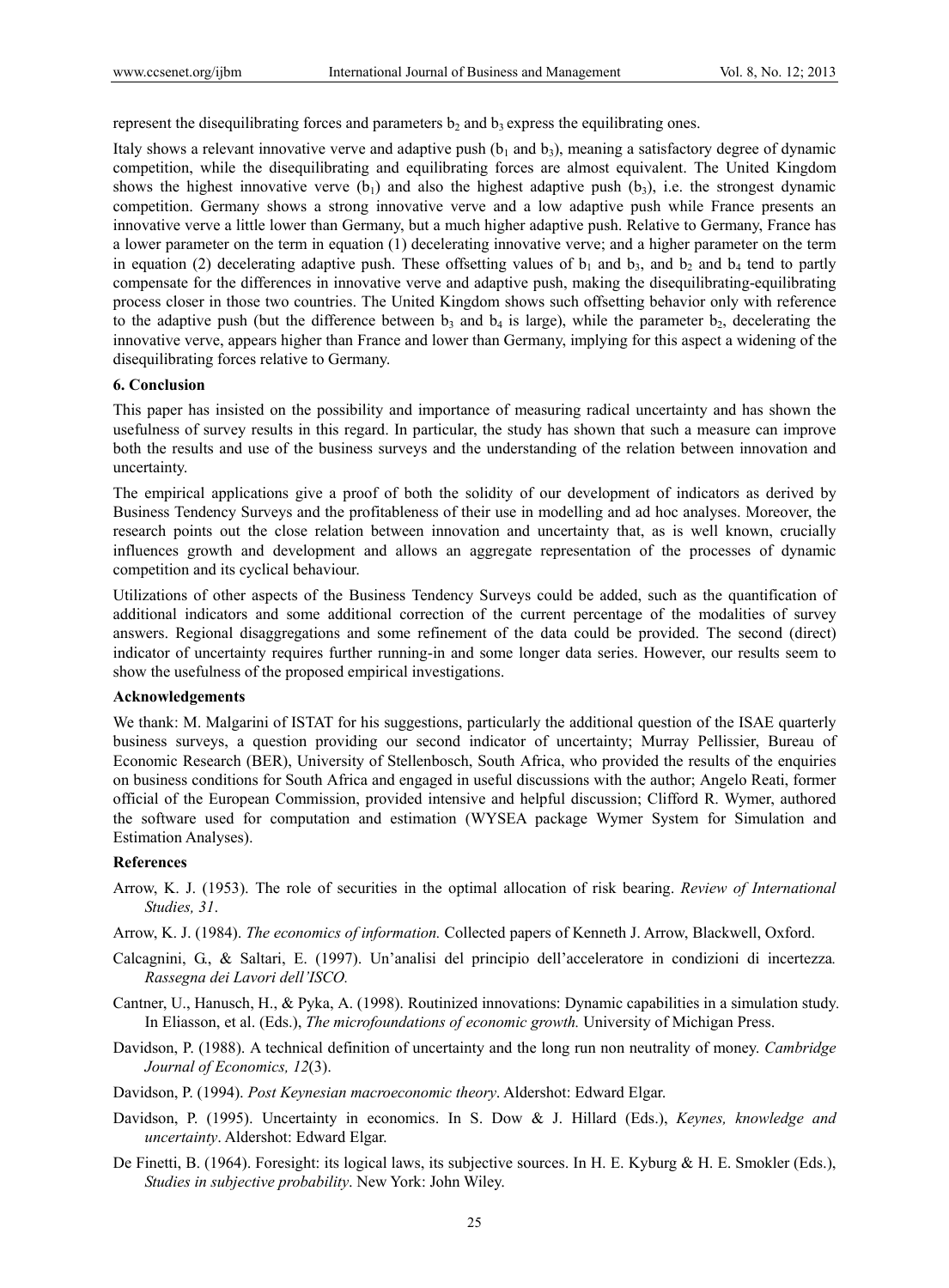- Dow, S. (1995). Uncertainty about uncertainty. In Dow, S., & Hillard, J. (1995) (Eds.), *Keynes, knowledge and uncertainty*. Aldershot: Edward Elgar.
- Drucker, P. F. (1985). *Innovation and entrepreneurship*. Heinemann, London.
- Ekstedt, H., & Fusari, A. (2010). *Economic theory and social change, Problems and revisions*. London, New York: Routledge.
- Fusari A., & Reati, A. (2013). Endogenizing technical change: a long term view of sectoral dynamics. *Structural Change and Economic Dynamics (SCED), 24*, 76-100. http://dx.doi.org/10.1016/j.strueco.2012.06.004
- Fusari, A. (1996). Paths of economic development: modelling factors of endogenous growth. *International Journal of Social Economics, 23*(10/11), 164-191. http://dx.doi.org/10.1108/03068299610149525
- Fusari, A. (2004). Uncertainty, competence and the theory of the firm. Some crucial omission and misunderstanding of the current debate. *Shifting Boundaries Conference*, 2-3 September. Bristol Business School and 2005 *Second Meeting Of ENEF*, Erasmus University, Rotterdam, 8-9 September.
- Fusari, A. (2005). A model of the innovation-adaptation mechanism driving economic dynamics: A micro representation*. Journal of Evolutionary Economics, 15*(3), 297-333. http://dx.doi.org/10.1007/s00191-005-0246-z
- Fusari, A. (2006). Radical uncertainty indicators: Quantitative specifications and applications. *28th CIRET Conference*, Rome.
- Fusari, A., & Pellissier, M. (2008). Some new indicators and procedure to get additional information from the Business Tendency Surveys. *29th CIRET Conference*, Santiago de Chile.
- Galavotti M. C., Scazzieri, R., & Suppes, P. (2008). *Reasoning, rationality and probability.* Center for the Study of Language and Information.
- Griliches, Z. (1990). Patent statistics as economic indicators: a survey. *Journal of Economic Literature, XXVIII,* 1661-1707.
- Harsanyi, J. C. (1967). Games with incomplete information played by Bayesian palyers I-III Part. I. The basic model. *Management Science, 14*(5).
- Hayek, F. A. (1937). Economics and knowledge. *Economica,* 4.
- Hirshleifer, J. (1989). *Time, uncertainty, and information*. Oxford, B. Blackwell.
- Hirshleifer, J., & Rilay, J. G. (1992). *The analytics of uncertainty and information*. Cambridge: Cambridge University Press. http://dx.doi.org/10.1017/CBO9781139167635
- Hodgson, G. M. (1999). *Evolution and Institutions*. Edward Elgar Cheltenham, UK, Northampton, MA, USA.
- Kahneman, D., & Tversky, A. (1979). Prospect theory: an analysis of decision under risk. *Econometrica, 51*. http://dx.doi.org/10.2307/1914185
- Keynes, J. M. (1937). The general theory of employment. *Quarterly Journal of Economics, 51*. http://dx.doi.org/10.2307/1882087
- Kirzner, M. I. (1973). *Competition and Entrepreneurship.* Chicago and London: The University of Chicago Press.
- Kirzner, M. I. (1985). *Discovery and the Capitalist Process*. Chicago and London: The University of Chicago Press.
- Knight, F. H. (1950). *Risk, uncertainty and profit.* La Nuova Italia, Firenze.
- Lawson, T. (1985). Uncertainty and economic analysis. *Economic Journal, 15*. http://dx.doi.org/10.2307/2233256
- Lupton, D. (2003). Risk and everyday life. Thousand Oaks, CA: Sage Publications.
- Machina, M. J. (1982). Expected utility Analysis without the independence axiom. *Econometrica 50*(2). http://dx.doi.org/10.2307/1912631
- Morroni, M. (2006). *Knowledge, Scale and Transactions in the Theory of the Firm*. Cambridge University Press. http://dx.doi.org/10.1017/CBO9780511617232
- Mueller, D. C., et al. (1990). *The dynamics of company profits*. Cambridge University Press. http://dx.doi.org/10.1017/CBO9780511664724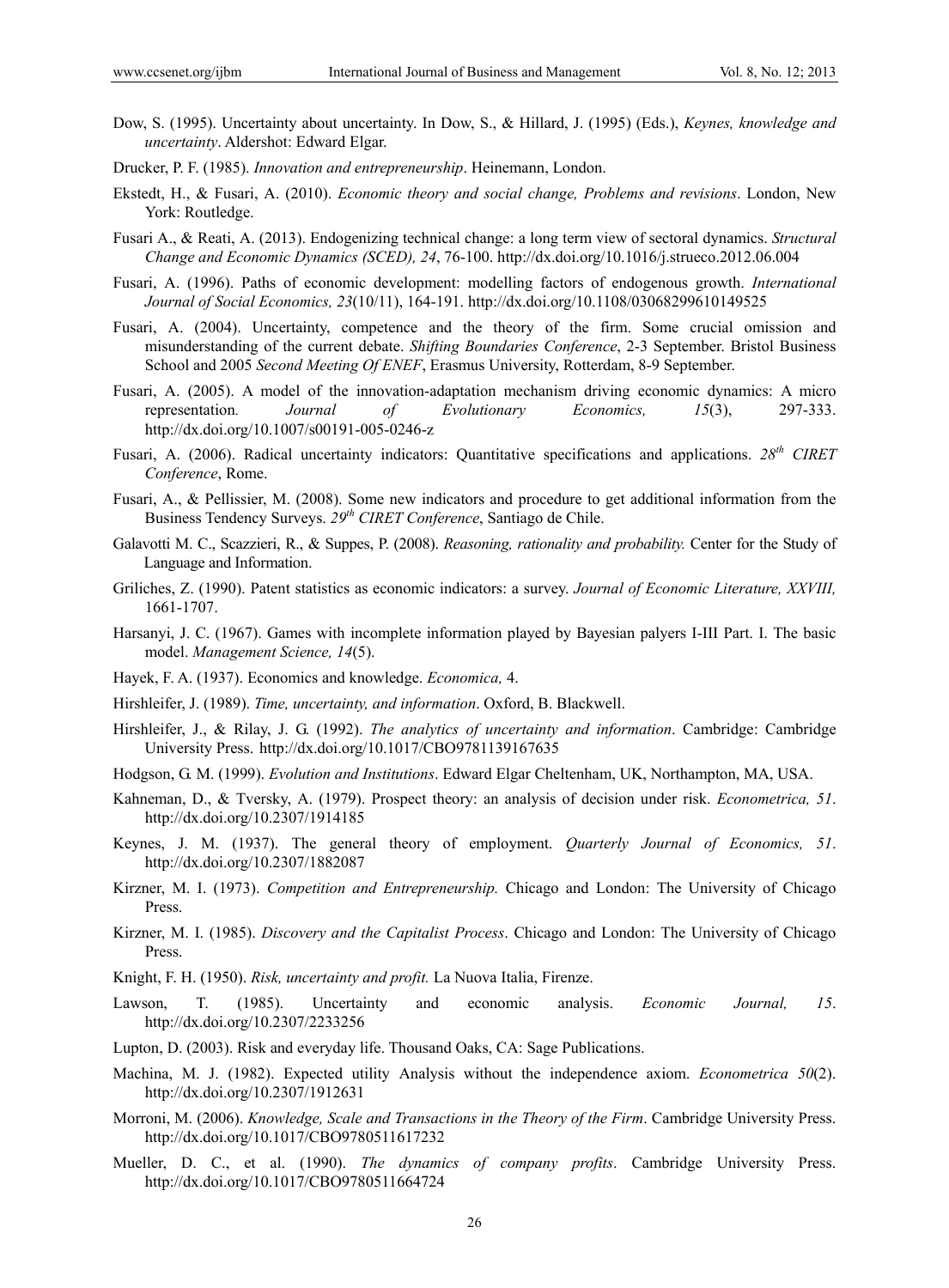- Nelson, R. R., & Winter, S. G. (1982). *An Evolutionary Theory of Economic Change*. Cambridge Mass., London: The Belknap Press of Harvard University Press.
- Odagiri H. (1994). *Growth through competition, competition through growth.* Oxford: Clarendon Press. http://dx.doi.org/10.1093/0198288735.001.0001
- Pellissier, G. M. (2006). Evaluating the impact of disaggregated survey panel response on Business tendency survey results. *OECD Workshop*, Rome.
- Pellissier, G. M. (2007). Business conditions Response: Volatility versus Non-volatility. *Mimeo, Bureau of Economic Research, Stellenbosch.*
- Peschel, M., & Mende, W. (1986). *The predator- prey model*. Wien, New York: Springer-Verlag.
- Pindyck, R. S. (1991). Irreversibility, Uncertainty, and investment. *Journal of Economic Literature, XXIX*, 1.
- Polanyi, M. (1966). *The tacit dimension*. Garden City, NY, Doubleday.
- Runde, J. (1998). Clarifying Frank Knight's discussion of the meaning of risk and uncertainty. *Cambridge Journal of Economics, 22*(5), 539-546.
- Savage, L. (1954). *The foundation of statistics*. New York: John Wiley.
- Saviotti, P. P., & Pyka, A. (2004). Economic development by the creation of new sectors. *Journal of Evolutionary Economics, 14*. http://dx.doi.org/10.1007/s00191-003-0179-3
- Scazzieri R., & Marzetti, S. (2011). *Fundamental uncertainty: rationality and plausible reasoning*. New York, Basingstoke: Palgrave MacMillan.
- Schumpeter, J. A. (1934). *The theory of economic development*. Cambridge Mass: Harvard University Press.
- Shackle, G. L. S. (1990). *Time, expectations and uncertainty in economics Selected essays*. J. L. Ford editor Aldershot, Edward Elgar.
- Simon, H. A. (1997). Models of bounded rationality*. Empirically grounded economic reason, 3.* Cambridge, Mass: The MIT Press.
- Ulph, A., & Ulph, D. (1994). *The irreversibility effect revisited.* Department of Economics, University of Southampton.
- Vercelli, A. (1999). The recent advances in decision theory under uncertainty: A non-technical introduction. In L. Luini (Ed.), *Uncertain decisions. Bridging theory and experiments*. Boston: Kluwer Academic Publishers. http://dx.doi.org/10.1007/978-1-4615-5083-9\_11
- White, A. R. (1972). The propensity theory of probability. *British Journal for the Philosophy of Science, 23*(1). http://dx.doi.org/10.1093/bjps/23.1.35
- Wymer, C. R. (1993). Resimul and Escona programs, manual and documentation (mimeo). *WYSEA Systems Estimation and Analysis* (computer package).

#### **Notes**

Note 1. Econometric estimation uses some of C. R. Wymer's programs, which form part of the WYSEA (System Estimation and Analysis) package.

Note 2. An example of the common confusion between expectation and uncertainty can be found in Calcagnini and Saltari (1997), who use ISCO surveys but do not derive uncertainty from the volatility of expectations but rather from aggregate data on the percentage of firms expecting stability, increase or decrease of certain variables.

Note 3. See A. Fusari, Innovation, uncertainty, entrepreneurship: modelling the dynamic process of the economy, chapter 5 of H. Ekstedt and A. Fusari, (2010), Routledge, London and New York.

Note 4. A more appropriate volatility indicator can be expressed by giving a double weight to the double jumping in the changes of answer, i.e. to  $R_{13}$  and  $R_{31}$ , that is, as follows:

 $\text{OV} = \text{R}_{12} + 2\text{R}_{13} + \text{R}_{21} + \text{R}_{23} + 2\text{R}_{31} + \text{R}_{32}$ 

Note 5. ISAE was charged with the execution, for Italy, of the Business Tendency Surveys harmonized at European level. But after 2010, ISAE was closed and the charge was transferred to ISTAT (Italian National Institute of Statistics).

Note 6. Another indicator of uncertainty may consist in the specification, by way of surveys, of a min-max range